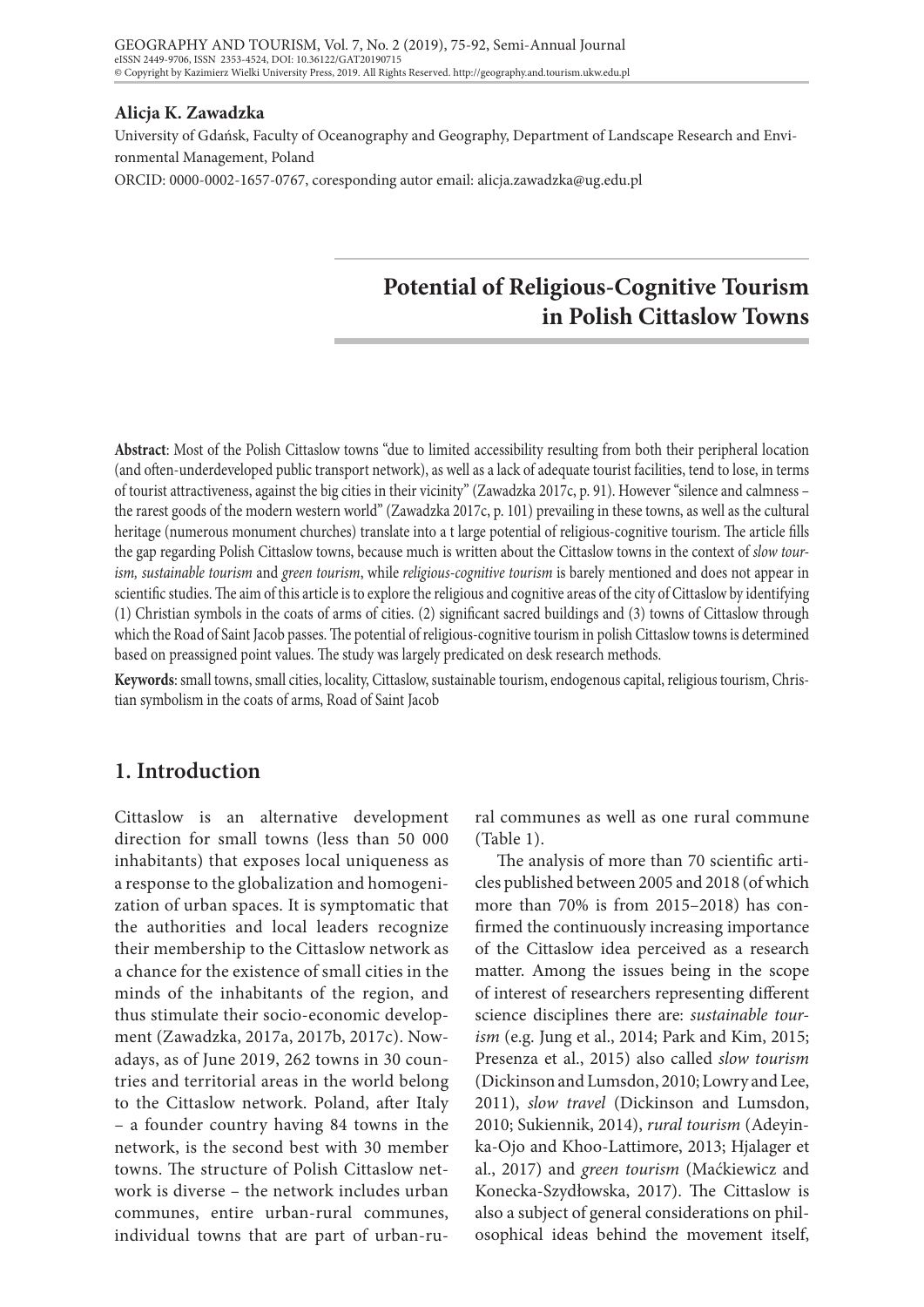the certification process, the tourist aspect of the phenomenon (the above-mentioned *slow tourism* as well as eco-gastronomic) and social issues like the *slow lifestyle* (Galibarczyk, 2017; Górski et al., 2017; Knox, 2005; Konecka-Szydłowska, 2017; Kopeć, 2012; Lowry and Lee, 2011; Nilsson et al., 2011; Parkins and Craig, 2006; Pink, 2009; Presenza et al., 2015; Rembarz and Labuhn, 2017; Salm, 2017; Strzelecka, 2017a, 2017b; Sukiennik, 2014; Zadęcka, 2016).

The potential of religious tourism in polish Cittaslow towns was mentioned only in the A4-size brochure posted on the site cittaslowpolska.pl entitled "On the sacred route". Four towns located on the Road of Saint Jacob were listed (Reszel, Barczewo, Nowe Miasto Lubawskie through Murowana Goślin) and "pearls of religious architecture" located in eight towns were shortly described (Nowe Miasto Lubawskie, Lubawa, Dobre Miasto, Lidzbark Warmiński, Stoczek Klasztorny – near Lidzbark Warmiński, Bisztynek, Reszel, Święta Lipka – near Reszel). In "Strategia Rozwoju Turystyki Województwa Warmińsko-Mazurskiego do roku 2025" [Tourist Development Strategy for the Warmińsko-Mazurskie Voivodeship by the year 2025] categorizes tourist products into four groups: (1) image product, (2) basic product, (3) niche products, (4) complementary products (Galibarczyk, 2017, pp. 117–119). Cittaslow towns belonging to "Stowarzyszenie Polskie Miasta Cittaslow" qualified to the first group – image product (together with Kraina Wielkich Jezior Mazurskich, Kraina Kanału Elbląskiego and flagship cultural and natural

trails). Whereas "pilgrimage and sacred tourism" together with "active tourism – horse riding" qualified to the fourth group – complementary products.

Most of the Polish Cittaslow's towns, apart from Reszel and Lidzbark Warmiński (in which there are well-known castles), Ryn (where Ekomarina is located), Gołdap (which is the only health resort among all Polish Cittaslow towns) are not the main tourist destinations (Zawadzka, 2018, pp. 50–51). But "instead of global hotel networks, restaurants or shops (apart from cultural, social and natural values of their regions) they offer tourists the opportunity to meet silence and calmness – the rarest goods of the modern western world" (Zawadzka, 2017c, p. 101). This specific atmosphere of small towns favors silencing the mind and contemplating values that are really important. A characteristic feature of the vast majority of Polish Cittaslow towns is their historical location and the presence of historic sacred buildings of historical and cognitive value. This dual (sacral-cognitive) character of the facilities combined with the atmosphere of small towns can be an alternative to mass tourism – an offer for people seeking spiritual values and silence. Religious-Cognitive tourism is this kind of tourism that happens in two dimensions: material and spiritual one. It is a journey not only on the trail of Christian artifacts, but also deep within themselves. For example, in order to re-think your relationship with God, yourself, and other people living together every day.

# **2. Christian symbolism in the coats of arms of Polish Cittaslow towns**

The largest number of Polish Cittaslow towns (22) is located in the Warmińsko-Mazurskie Voivodship, two in the Opolskie Voivodship, one in the vivodeships of Śląskie, Wielkopolskie, Pomorskie, Lubelskie, Łódzkie Voivodship and Zachodnio-Pomorskie. Among 30 coats of arms of Polish Cittaslow towns, 17 have Christian symbols (Table 1).

Barczewo's coat of arms<sup>1</sup> presents two angels with golden wings on a blue background, hovering over a green hill and holding a bishop's miter between them. **Biskupiec's** coat of arms<sup>2</sup> features episcopal castle with a sloping roof and two towers with battlements; the entirety is surrounded by a defensive wall, and in the central part there is a shield presenting the family coat

<sup>1</sup> According to *Appendix no 1 of Uchwała Nr LIX/431/2018 Rady Miejskiej w Barczewie z dnia 23 października 2018 r. w sprawie uchwalenia Statutu Gminy Barczewo.*

<sup>2</sup> Arms is graphically depicted without description in *Appendix no 2 of Uchwała Nr XXI/126/2012 Rady Miejskiej w Biskupcu z dnia 26 czerwca 2012 r. w sprawie uchwalenia Statutu Gminy Biskupiec*.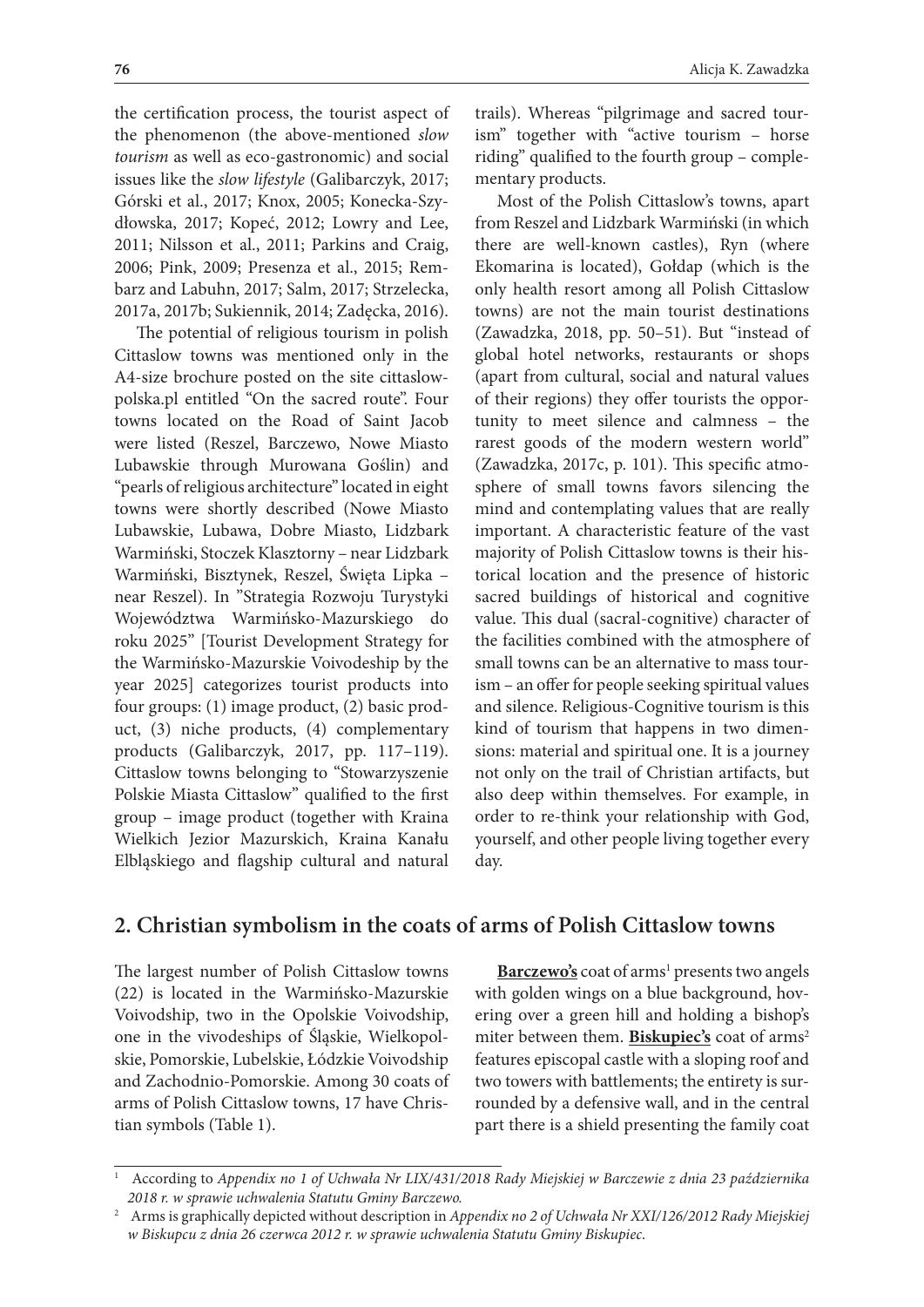of arms of bishop Henryk Sorbom (in the red field, a silver broken wall in the shape of twosided stairs) and the episcopal miter. The coat of arms of bishop Henryk Sorbom is also found in **Bisztynek's** coat of arms<sup>3</sup>. The description is as follows: in the blue field of the Spanish-style late-Gothic shield, shield with the personal coat of arms of bishop Henryk Sorbom (in the red field, a silver broken wall in the shape of twosided stairs), behind it the golden bishop's pastor diagonally upside down with a shawl hanging from it silver (panisellus) with three tassels. Braniewo's coat of arms<sup>4</sup> presents a linden tree on a silver background with thirteen leaves growing on a green hill. Under the tree stand a winged two-legged dragon on the left and a deer on the right. The animals are red, have golden horns, claws, hooves. The heads of the animals are raised. The symbolism of the coat of arms is as follows: a winged two-legged red dragon – a symbol of defeated paganism, a red deer – a symbol of Christianity. Tree denotes the city. Thirteen leaves are the symbol of thirteen historic lime trees that grew in front of the city gate. The deer is also in the coats of arms of Dobre Miasto and Ryn. **Dobre Miasto's** coat of arms<sup>5</sup> depicts a dark red deer, with brown hooves, with two green oak leaves in its mouth, turned to the right, with a raised right front leg, standing on a green ground from which a green stalk grows, penetrating into the underbelly of the deer. The image is placed in the white field of the shield. **Ryn's** coat of arms<sup>6</sup> depicts a deer lying under a tree. **Działdowo's** coat of arms<sup>7</sup> presents the image of Saint Catherine standing in a gothic portal in a blue shield rounded at

the bottom with proportions of 7:6 (ratio of height to width), facing left with a fragment (1/4 of the total) of a torture wheel held in her right hand, and a sword in here left hand, the tip of which rests on the ground. On both sides of the portal, halfway up its height, there are knightly shields divided into 12 spaces in a red and white chessboard. **Głubczyce's** coat of arms<sup>8</sup> depicts a standing angel with partly spread wings holding two shields. The whole composition is placed on a heraldic shield with a two-colored red-yellow field. Under the right hand a shield with a red field showing a white lion. Under the left hand there is a blue field shield with three white bare feet. The whole composition is placed on a triangle-shaped shield with a two-colored red (top) and yellow (bottom) field. **Lidzbark Warmiński's** coat of arms<sup>9</sup> depicts the Lamb of God against a blue background standing on a green grass, holding in his bent leg a golden crosier surrounded in the upper part by seven points of golden color. The Lamb is facing left. **Lubawa's** coat of arms<sup>10</sup> presents bishop Christian who brought the Christian faith to the Lubawa region. He also symbolizes the rulers of the city, who were the Chełmno bishops for five hundred years. On his head the Bishop has a very low medieval miter with an isosceles cross in the middle: a very straight face, almost childish, with long hair. Dressed in a chasuble and alb, in his left hand he holds a pastoral staff with its curved top facing left, and his right hand is raised for blessing. He stands between two trees saying that the Lubawa region was once rich in mixed forests. There are two versions of coat of arms

<sup>3</sup> According to Appendix no 1 of Uchwała Nr XXVII/159/17 Rady Miejskiej w Bisztynku z dnia 31 marca 2017 r. w sprawie ustanowienia herbu, flagi i pieczęci Gminy Bisztynek oraz zasad ich używani

<sup>4</sup> According to Appendix no 1 of *Uchwała Nr XV/79/15 Rady Miejskiej w Braniewie z dnia 28 października 2015 r w sprawie ogłoszenia tekstu jednolitego Statutu Miasta Braniewa.*

<sup>5</sup> According to Appendix of *Uchwała nr XVIII/122/2015 Rady Miejskiej w Dobrym Mieście z dnia 29 grudnia 2015 r. w sprawie uchwalenia Statutu Gminy Dobre Miasto.*

<sup>6</sup> According to Appendix of *Uchwała Nr XLIX/360/18 Rady Miejskiej w Rynie z dnia 26 września 2018 r. w sprawie Statutu Gminy Ryn.*

<sup>7</sup> According to Appendix no 2 of *Obwieszczenie Nr 2 Przewodniczącego Rady Miasta Działdowo z dnia 10 listopada 2011 r. w sprawie ogłoszenia jednolitego tekstu uchwały Nr VI/60/03 Rady Miejskiej w Działdowie z dnia 27 marca 2003 r. w sprawie uchwalenia Statutu Gminy – Miasto Działdowo.*

<sup>8</sup> Was approved by *Uchwała Rady Miejskiej Nr XV/174/95 z dnia 23 listopada 1995 r.*,

<sup>9</sup> According to Appendix no 2 of *Uchwała Nr XII/91/2015 Rady Miejskiej W Lidzbarku Warmińskim z dnia 2 września 2015 r. w sprawie Statutu Miasta Lidzbark Warmiński.*

<sup>&</sup>lt;sup>10</sup> According to Appendix no 2 of Obwieszczenie Nr 1/2019 Rady Miasta Lubawa z dnia 22 sierpnia 2019 r. w spra*wie ogłoszenia tekstu jednolitego Statutu Miasta Lubawa.*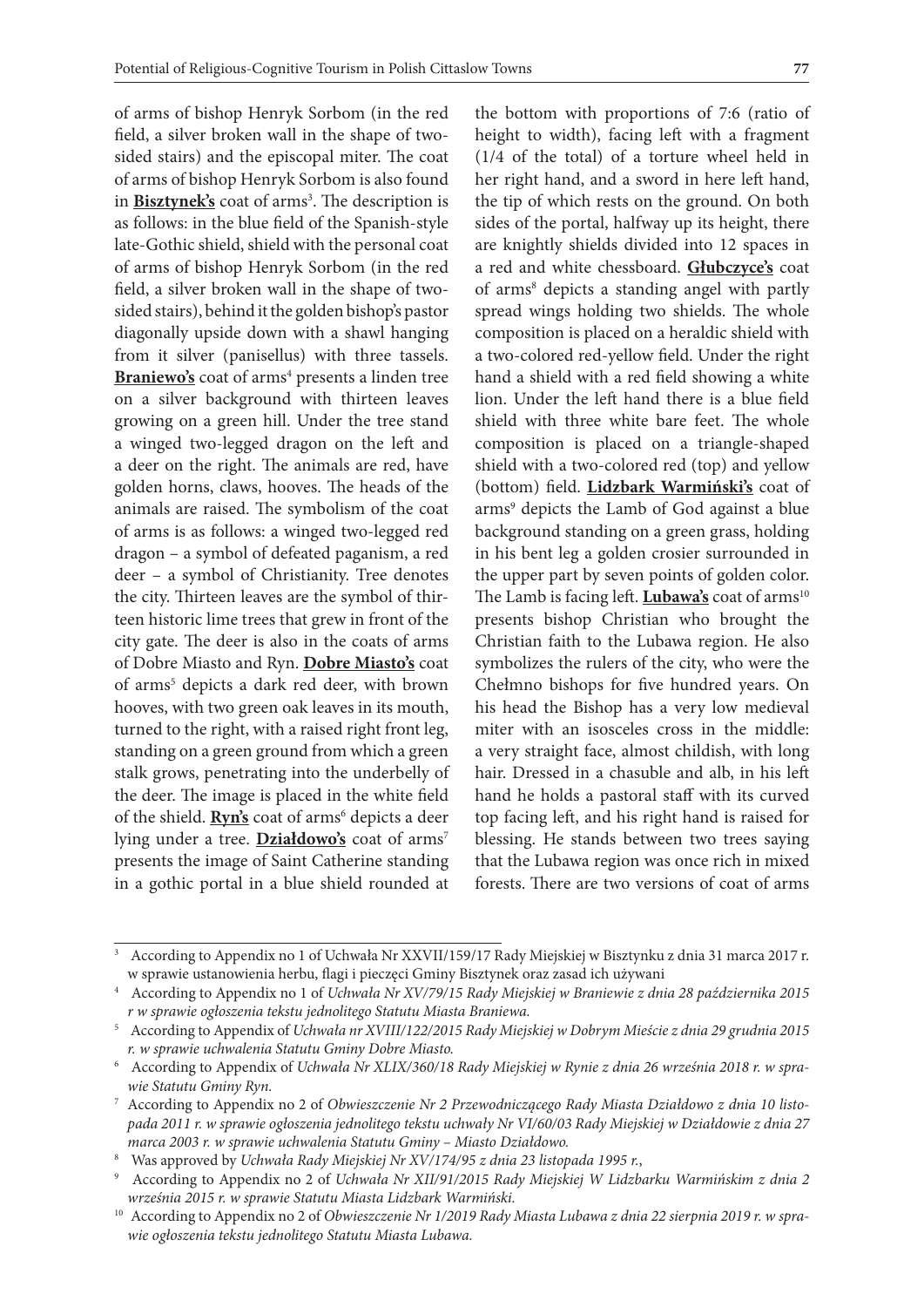| $\Lambda$ The Change Control of the<br>֖֖֖֖֖֖֖֧ׅ֪ׅ֖֧֧֚֚֚֚֚֚֚֚֚֚֚֚֚֚֚֚֚֚֚֚֚֚֚֚֚֬֝֓֞֝֓֞֝֬                                                      |  |
|----------------------------------------------------------------------------------------------------------------------------------------------|--|
| ֧֦֧֦֧֦֧֧֧֧֪ׅ֧֪֪֪ׅ֧֧֧֚֚֚֚֚֚֚֚֚֚֚֚֚֚֚֚֚֚֝֝֝֝֬֝֬֝֬֝֬֝֬֝֬֝֬֓֝֬֝֬֝<br>$-24.0$ $-2.0$ $-1.0$ $-0.0$<br>د احمد ۲۰۰۰<br>)<br>}<br>$\frac{1}{2}$<br>֚ |  |
| ׇ֚֓<br>י<br>ול<br>ו                                                                                                                          |  |
| - 1.4 mm の の にんじょう しょうかん しゅうしょう しゅうしゅう しゅうしゅう しゅうしゅう しゅうしゅう しゅうしゅう しゅうしゅう しゅうしゅう しゅうしゅう                                                      |  |
| ۱<br>֖֖֖֧ׅ֖֖֧֧֖֧֖֧֚֚֚֚֚֚֚֚֚֚֚֚֚֚֚֚֚֚֚֚֚֚֚֚֚֚֚֚֚֚֚֚֚֚֚֚֡֝֝֓֞֝֬֞֝֬֝֬                                                                           |  |
| le I. Ba                                                                                                                                     |  |
|                                                                                                                                              |  |
|                                                                                                                                              |  |

| 78                                                                               |                                                     |                                         |                                   |                                         |                                           |                                   | Alicja K. Zawadzka                                   |
|----------------------------------------------------------------------------------|-----------------------------------------------------|-----------------------------------------|-----------------------------------|-----------------------------------------|-------------------------------------------|-----------------------------------|------------------------------------------------------|
|                                                                                  | Type of commune<br>(part belonging to<br>Cittaslow) | (the whole com-<br>urban-rural<br>mune) | (only the town)<br>urban-rural    | (the whole com-<br>urban-rural<br>mune) | (the whole com-<br>mune)<br>urban         | (only the town)<br>urban-rural    | $\left( \text{only the town} \right)$<br>urban-rural |
|                                                                                  | Coat of arms                                        |                                         |                                   |                                         |                                           |                                   |                                                      |
|                                                                                  | (in Cittaslow since)<br>Town                        | Orneta<br>(2015)                        | Pasym<br>(2014)                   | Prudnik<br>(2015)                       | Rejowiec Fabryczny <sup>5</sup><br>(2014) | (2007)<br>Reszel                  | (2012)<br>Ryn                                        |
|                                                                                  | Type of commune<br>(part belonging to<br>Cittaslow) | (only the town)<br>urban-rural          | (the whole com-<br>mune)<br>urban | (only the town)<br>urban-rural          | (the whole com-<br>mune)<br>urban         | (the whole com-<br>mune)<br>urban | (only the town)<br>urban-rural                       |
|                                                                                  | Coat of arms                                        |                                         |                                   |                                         |                                           |                                   |                                                      |
|                                                                                  | (in Cittaslow since)<br>Town                        | Jeziorany<br>(2016)                     | Kalety<br>(2014)                  | Lidzbark<br>(2015)                      | Lidzbark Warmiński <sup>4</sup><br>(2007) | Lubawa <sup>7</sup><br>(2012)     | $\overline{a}$<br>Murowana Goślin<br>(2010)          |
|                                                                                  | (part belonging to<br>Type of commune<br>Cittaslow) | (only the town)<br>urban-rural          | (the whole com-<br>mune)<br>urban | (the whole com-<br>urban-rural<br>mune) | (only the town)<br>urban-rural            | (the whole com-<br>mune)<br>urban | (only the town)<br>urban-rural                       |
|                                                                                  | Arms                                                |                                         |                                   | EC<br>Ξ                                 |                                           |                                   |                                                      |
| Table 1. Basic information regarding Polish Cittaslow towns (Author's own study) | (in Cittaslow since)<br>Town <sup>1</sup>           | Barczewo<br>(2013)                      | Bartoszyce <sup>2</sup><br>(2015) | Biskupiec <sup>3</sup><br>(2007)        | Bisztynek<br>(2007)                       | Braniewo <sup>6</sup><br>(2019)   | Dobre Miasto<br>(2013)                               |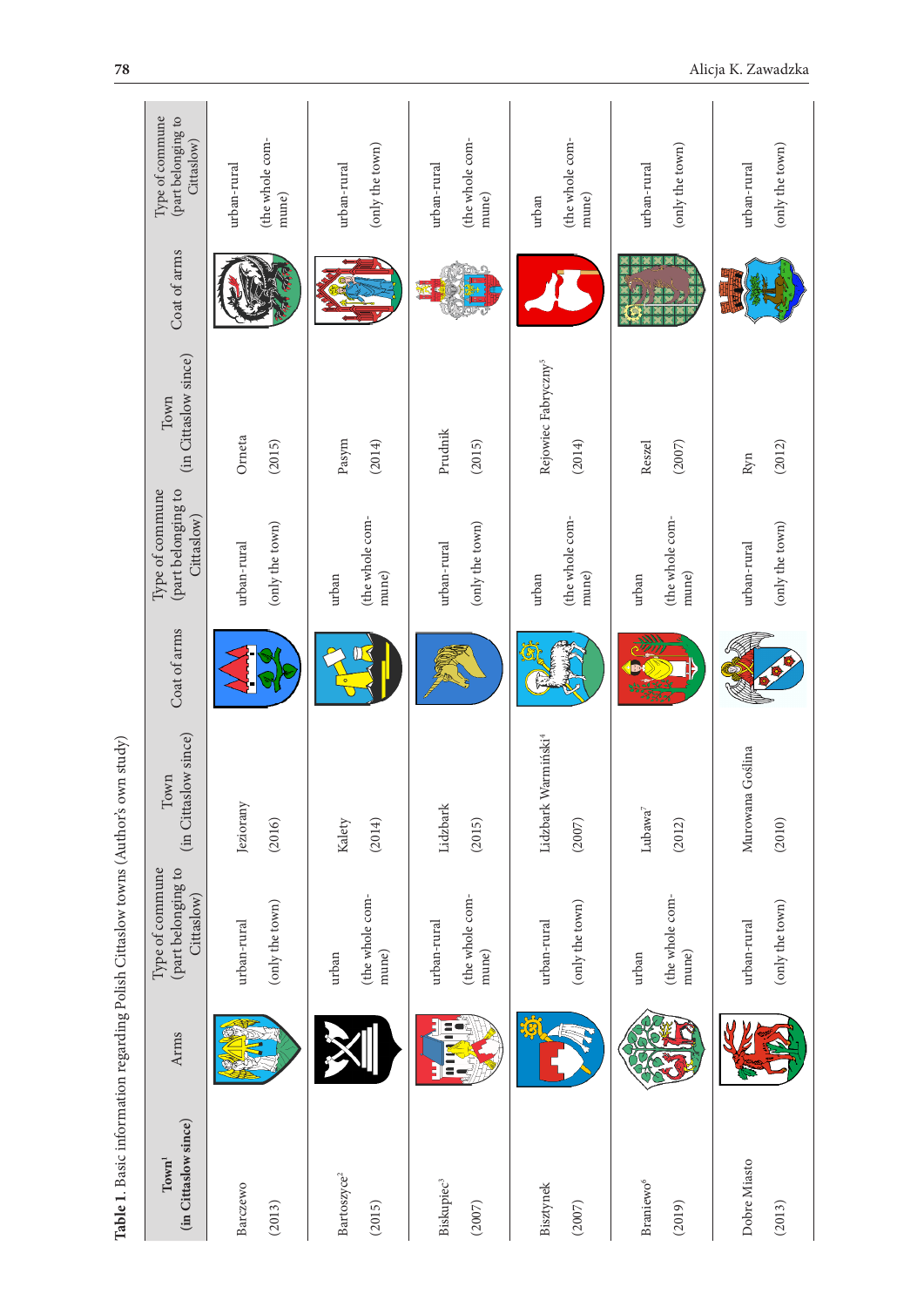| Działdowo <sup>8</sup><br>(2015)                                                                                  | æ                                     | (the whole com-<br>mune)<br>urban       | Nidzica<br>(2014)                                                                                                                                                                                                                                                                                                                                                                                                                                                                                                                                                                                                                                                                                                                                                                                                                                                                                                                                                                                                                                                                                                                                                                                                                                                                                                                                                                                                                                                                                                                                                                                                                                                                                                                                                   |   | (only the town)<br>urban-rural    | Sepopol<br>(2016)               | (only the town)<br>urban-rural                                                                                  |
|-------------------------------------------------------------------------------------------------------------------|---------------------------------------|-----------------------------------------|---------------------------------------------------------------------------------------------------------------------------------------------------------------------------------------------------------------------------------------------------------------------------------------------------------------------------------------------------------------------------------------------------------------------------------------------------------------------------------------------------------------------------------------------------------------------------------------------------------------------------------------------------------------------------------------------------------------------------------------------------------------------------------------------------------------------------------------------------------------------------------------------------------------------------------------------------------------------------------------------------------------------------------------------------------------------------------------------------------------------------------------------------------------------------------------------------------------------------------------------------------------------------------------------------------------------------------------------------------------------------------------------------------------------------------------------------------------------------------------------------------------------------------------------------------------------------------------------------------------------------------------------------------------------------------------------------------------------------------------------------------------------|---|-----------------------------------|---------------------------------|-----------------------------------------------------------------------------------------------------------------|
| Glubczyce<br>(2016)                                                                                               | Herb Glubczyc<br><b>Terb Glubczyc</b> | (the whole com-<br>urban-rural<br>mune) | Nowe Miasto<br>Lubawskie <sup>9</sup><br>(2010)                                                                                                                                                                                                                                                                                                                                                                                                                                                                                                                                                                                                                                                                                                                                                                                                                                                                                                                                                                                                                                                                                                                                                                                                                                                                                                                                                                                                                                                                                                                                                                                                                                                                                                                     |   | (the whole com-<br>mune)<br>urban | Sianów<br>(2017)                | (the whole com-<br>urban-rural<br>mune)                                                                         |
| Goldap<br>(2013)                                                                                                  |                                       | (the whole com-<br>urban-rural<br>mune) | Nowy Dwór Gdański<br>(2014)                                                                                                                                                                                                                                                                                                                                                                                                                                                                                                                                                                                                                                                                                                                                                                                                                                                                                                                                                                                                                                                                                                                                                                                                                                                                                                                                                                                                                                                                                                                                                                                                                                                                                                                                         | € | (only the town)<br>urban-rural    | Rzgów<br>(2017)                 | (the whole com-<br>urban-rural<br>mune)                                                                         |
| Górowo Haweckie <sup>10</sup><br>(2014)                                                                           |                                       | (the whole com-<br>mune)<br>urban       | Olsztynek<br>(2012)                                                                                                                                                                                                                                                                                                                                                                                                                                                                                                                                                                                                                                                                                                                                                                                                                                                                                                                                                                                                                                                                                                                                                                                                                                                                                                                                                                                                                                                                                                                                                                                                                                                                                                                                                 |   | (only the town)<br>urban-rural    | Wydminy <sup>11</sup><br>(2019) | (the whole com-<br>mune)<br>$_{\rm rural}$                                                                      |
| Działdowo (rural commune of Działdowo is not a member of Cittaslow<br>30 polish members of the Cittaslow network. |                                       |                                         | commune also named Górowo Iławeckie (rural commune of Górowo Iławeckie is not a member of the Cittaslow network); <sup>11</sup> Commune of Wydminy is the only rural commune among<br>(rural commune of Lidzbark Warmiński is not a member of Cittaslow network); <sup>5</sup> To the west of the urban commune of Rejowiec Fabryczny is the rural commune also named Rejowiec<br>commune of Biskupiec which is not a member of Cittaslow network; <sup>4</sup> The urban commune of Lidzbark Warmiński is surrounded by the rural commune also named Lidzbark Warmiński<br>Fabryczny, and to the east is the urban-rural commune of Rejowiec (rural commune of Rejowiec Fabryczny is not a member of Cittaslow network); <sup>6</sup> The urban commune of Braniewo is<br>Nowe Miasto Lubawskie (rural commune of Nowe Miasto Lubawskie is not a member of Cittaslow network); <sup>10</sup> The urban commune of Górowo Iławeckie is surrounded by the rural<br>Explanations: <sup>1</sup> Cittaslow towns are listed in alphabetical order; <sup>2</sup> The urban commune of Bartoszyce is surrounded by the rural commune also named Bartoszyce (rural commune of Bar-<br>toszyce is not a member of the Cittaslow network); <sup>3</sup> The urban-rural commune of Biskupiec Cittaslow is located in the Olsztyński County. In the Nowomiejski County there is the rural<br>surrounded by the rural commune also named Braniewo (rural commune of Braniewo is not a member of Cittaslow network); <sup>7</sup> The urban commune of Lubawa is surrounded by the rural<br>commune also named Lubawa (rural commune of Lubawa is not a member of Cittaslow network); <sup>8</sup> The urban commune of Działdowo is surrounded by the rural commune also named |   |                                   |                                 | network); <sup>9</sup> The urban commune of Nowe Miasto Lubawskie is surrounded by the rural commune also named |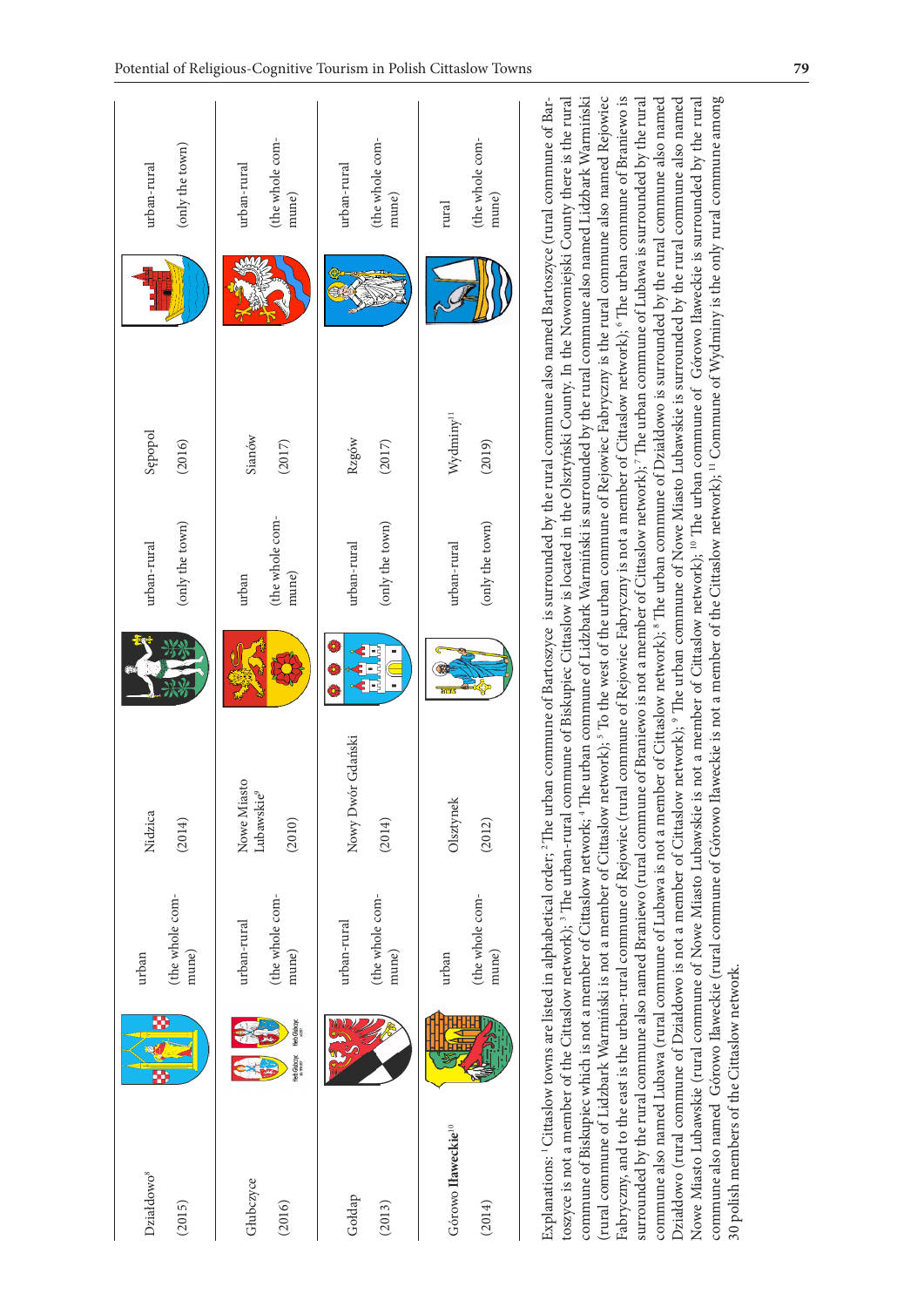of **Murowana Goślina**. The first one – Great coat of arms of Murowana Goślina<sup>11</sup> presents shield held by an angel in a red robe, a sash, orifice, golden halo and hair. Shield presents in the blue field a silver (white) strip with a right slant, on it three red roses. The second versions – Coat of arms of Murowana Goślina presents shield without the angel. **Nowy Dwór Gdańs**ki's coat of arms<sup>12</sup> is as follows: on a shield with a silver (white) head, in which three red roses in a stripe, in a blue field a silver (white) castle with three blank towers with red roofs, of which the central one is crowned with a golden cross, side ones with bullets, a closed golden gate and five black window openings. The castle wall is finished with battlements. **Olsztynek's** coat of arms<sup>13</sup> presents Saint Peter. Description of the coat of arms: In the silver field, on the green grass, the figure of Saint Peter in a blue robe with a gold key with the tooth upwards to the right, in his right hand, supported by a golden stick with his left hand. The image is placed on the shield. The figure of Saint Peter in a long undulating robe, with a halo around his head without a hat. Bare legs stick out from under the long sash. Yellow shield on white

background. Face hands and feet pink-yellow, hair, beard, mustache and a halo of white color. The ratio of width to length 5:6. **Pasym's** coat of arms<sup>14</sup> is an image of the Mother of God wearing a crown, in a blue robe with Baby Jesus on her left hand. In her right she holds a scepter of lilies. The figure stands on a green turf against the backdrop of a red city gate with four towers. The heads of the Mother and Child are surrounded by yellow halos. The image is embedded on a silver heraldic shield. **Reszel's** coat of arms15 presents an image of a brown bear climbing a silver episcopal staff with a golden head. Dark green background with black wire, stylized acorn motifs in light green. **Sianów's** coat of arms<sup>16</sup> is an image of a silver fishgriffin against a red background. It is facing right and its head wears a crown decorated with a cross. At the bottom there is a diagonally running blue wavy ribbon symbolizing the Polnica River flowing through the town (inflow of the Unieść River). **Rzgów's** coat of arms<sup>17</sup> is the figure of Saint Stanisław Bishop in the blue field in silver robes and a golden halo, with his right hand in a gesture of benediction, holding a gold crosier in his left.

#### **3. Significant churches and sanctuaries**

Despite the progress of secularization in the contemporary world, there has been an intense growth in visits to places of religious worship in Poland since the beginning of the 1990s (Flaga and Markiewicz, 2014, p. 71). The churches and sanctuaries of importance were selected based on the administrative division of the Catholic Church. There are 15 metropolises in Poland

(including one Greek Catholic). There are 44 dioceses among the metropolises including two Greek Catholic: Archieparchia Przemysko-Warszawska – located to the east of the Vistula River and Eparchia Wrocławsko-Gdańska – located to the west of the Vistula River. All the Polish Cittaslow towns are located in 8 metropolises (I-VIII) and 11 dioceses (1-11) and fall

<sup>&</sup>lt;sup>11</sup> According to Appendix no 2 of Uchwała Nr XLVIII/449/2018 Rady Miejskiej w Murowanej Goślinie z dnia 18 września 2018 r. w sprawie uchwalenia Statutu Miasta i Gminy Murowana Goślina.

<sup>12</sup> According to *Uchwała Nr 446/LVI/2018 Rady Miejskiej w Nowym Dworze Gdańskim z dnia 18 października 2018 r. w sprawie uchwalenia Statutu Gminy Nowy Dwór Gdański.*

<sup>13</sup> According to Appendix no 5 of *Uchwała Nr XXXVIII-410/2014 Rady Miejskiej w Olsztynku z dnia 6 listopada 2014 r. w sprawie Statutu Gminy Olsztynek*.

<sup>14</sup> According to *Uchwała nr XII/78/2011 Rady Miejskiej w Pasymiu z dnia 16 grudnia 2011 r. w sprawie: Statutu Gminy Pasym.*

<sup>15</sup> According to Appendix of *Obwieszczenie Nr 1/2019 Rady Miejskiej w Reszlu z dnia 29 sierpnia 2019 r. w sprawie: ogłoszenia tekstu jednolitego uchwały w sprawie Statutu Gminy Reszel.*

<sup>16</sup> According to *Uchwała Nr V/25/90 Rady Miejskiej w Sianowie z dnia 14 września 1990 r. w sprawie herbu miasta Sianów.*

<sup>17</sup> According to *Uchwała Nr XXVI/216/2001 Rady Gminy Rzgów z dnia 28 maja 2001 r. w sprawie herbu i flagi Rzgowa i Gminy Rzgów*.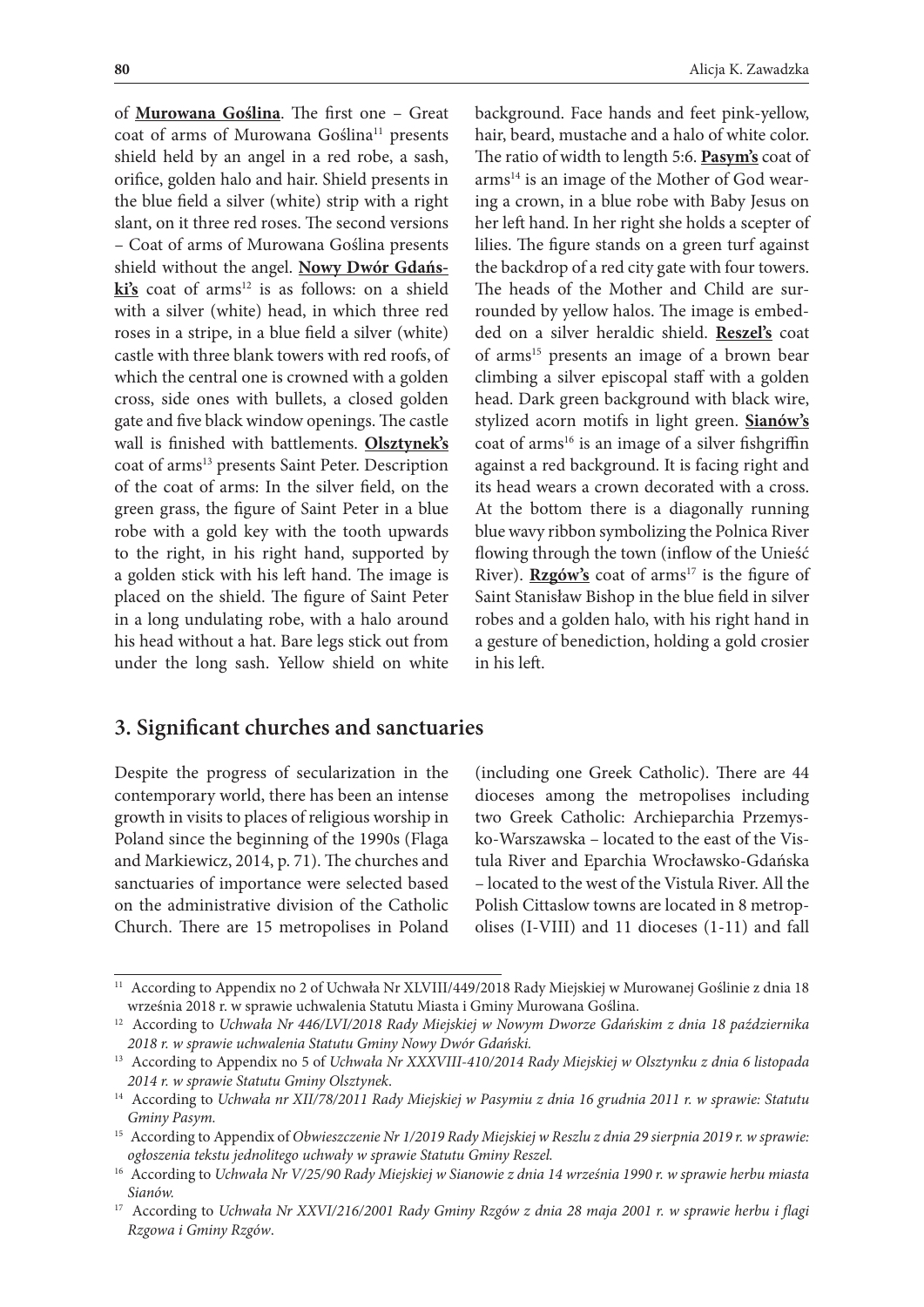under: (I) Metropolia Gdańska: (1) Diecezja Toruńska (Działdowo, Lidzbark, Lubawa, Nowe Miasto Lubawskie); (II) Metropolia Gnieźnieńska: (2) Archidiecezja Gnieźnieńska (Murowana Goślina); (III) Metropolia Katowicka: (3) Diecezja Gliwicka (Kalety) and (4) Diecezja Opolska (Głubczyce, Prudnik); (IV) Metropolia Lubelska: (5) Archidiecezja Lubelska (Rejowiec Fabryczny); (V) Metropolia Łódzka: (6) Archidiecezja Łódzka (Rzgów); (VI) Metropolia Przemysko-Warszawska Kościoła Grekokatolickiego: (7) Archieparchia Przemysko-Warszawska Kościoła Grekokatolickiego (Braniewo, Orneta, Bartoszyce, Dobre Miasto, Górowo Iławeckie, Lidzbark Warmiński, Reszel, Wydminy); (VII) Metropolia Szczecińsko-Kamieńska: (8) Diecezja Koszalińsko-Kołobrzeska (Sianów); (VIII) Metropolia Warmińska: (9) Archidiecezja Warmińska (Barczewo, Bartoszyce, Biskupiec, Bisztynek, Braniewo, Dobre Miasto, Górowo Iławeckie, Jeziorany, Lidzbark Warmiński, Nidzica, Olsztynek, Orneta, Pasym, Reszel, Sępopol); (10) Diecezja Elbląska (Nowy Dwór Gdański) and (11) Diecezja Ełcka (Gołdap, Ryn, Wydminy).

Across all Polish Cittaslow towns there are one Co-cathedral (in Gołdap), two Collegiates (in Lidzbark Warmiński and in Dobre Miasto) and ten sanctuaries (two in Braniewo and one in Bartoszyce, Biskupiec, Bisztynek, Działdowo, Lubawa, Nowe Miasto Lubawskie, Orneta and Pridnik Las). In addition, there are three sanctuaries located near the Cittaslow towns: in Stoczek Klasztorny – 10 km from Lidzbark Warmiński, in Lipy – 2 km from Lubawa and in Święta Lipka – 7 km from Reszel.

**In Barczewo,** in Dekanat Barczewo there are two parish churches dedicated to:

- − Święty Andrzej Apostoł (Monument No. 266 (B/124) from 20.03.1957),
- − Święta Anna (Monument No. 267 (B/126) from 18.03.1957).

**In Bartoszyce,** in Dekanat Bartoszyce there is Sanctuary of Święty Brunon Bonifacy z Kwerfurt Biskup i Męczennik near the parish of Święty Brunon (Monument No A-4470 from 3.07.2007). It was built in 1882–1883 in the Neo-Gothic style. There are also three parish churches dedicated to:

− Święty Brat Albert,

- − Święty Jan Chrzciciel (Monument No. 248 (B/19) from 12.03.1957),
- − Święty Jan Ewangelista i Matka Boska Częstochowska (Monument No. A-213 from 12.03.1957).

In Greek Catholic Dekanat olsztyński there is a parish church dedicated to Święty Andrzej Apostoł. It is in the former fire station building. In the years 1996–1998 the building was rebuilt and adapted to the needs of religious worship.

**In Biskupiec,** in Dekanat Biskupiec Reszelski there is Sanctuary of Matka Boska Fatimska near the Parish of Błogosławiona Karolina **Kózkówn**a (Monument No. 2129 from 8.09.1987). In 1842–1946 Lutherans built a temple here, and in 1868–1871 they added a tower. It is a three-nave church, not oriented, in the form of a basilica (the main nave is higher than the aisles and rays of sun coming through the windows of the main nave illuminate the aisles), with a semi-circularly closed presbytery. It was built in the Neo-Roman style with Italian inspirations referring to the Tuscan architecture. This impression is compounded by a free-standing bell tower in the type of Italian campanile, reminiscent of a tall chimney. The temple, which belonged to the evangelical community, was abandoned after 1945 and began to deteriorate. In the 80s of the last century, the diocese of Warmia made efforts to acquire this object for the needs of Catholic religious worship. There are also five parish churches dedicated to:

- − Święty Jan Chrzciciel in Biskupiec (Monument No. 122 (B/12) from 13.09.1949),
- − Święty Mikołaj i Święty Antoni Padewski in Biesowo (Monument No. A-4141 from 18.01.2000),
- − Święty Józef in Kobułty (Monument No. A-4136 from 18.01.2000),
- − Święty Józef i Wniebowzięcie Najświętszej Maryi Panny in Stanclewo,
- − Chrystus Król in Węgój (Monument No. A-4313 from 20.01.2005).

**In Bisztynek,** in Dekanat Reszel there is the Diocesan Sanctuary of Najdroższa Krew Pana Jezusa near the Parish of Święty Maciej Apostoł i Najdroższa Krew Pana Jezusa (Monument No. A-413 from 12.10.1957). This is one of the largest churches in Warmia. The sanctuary has been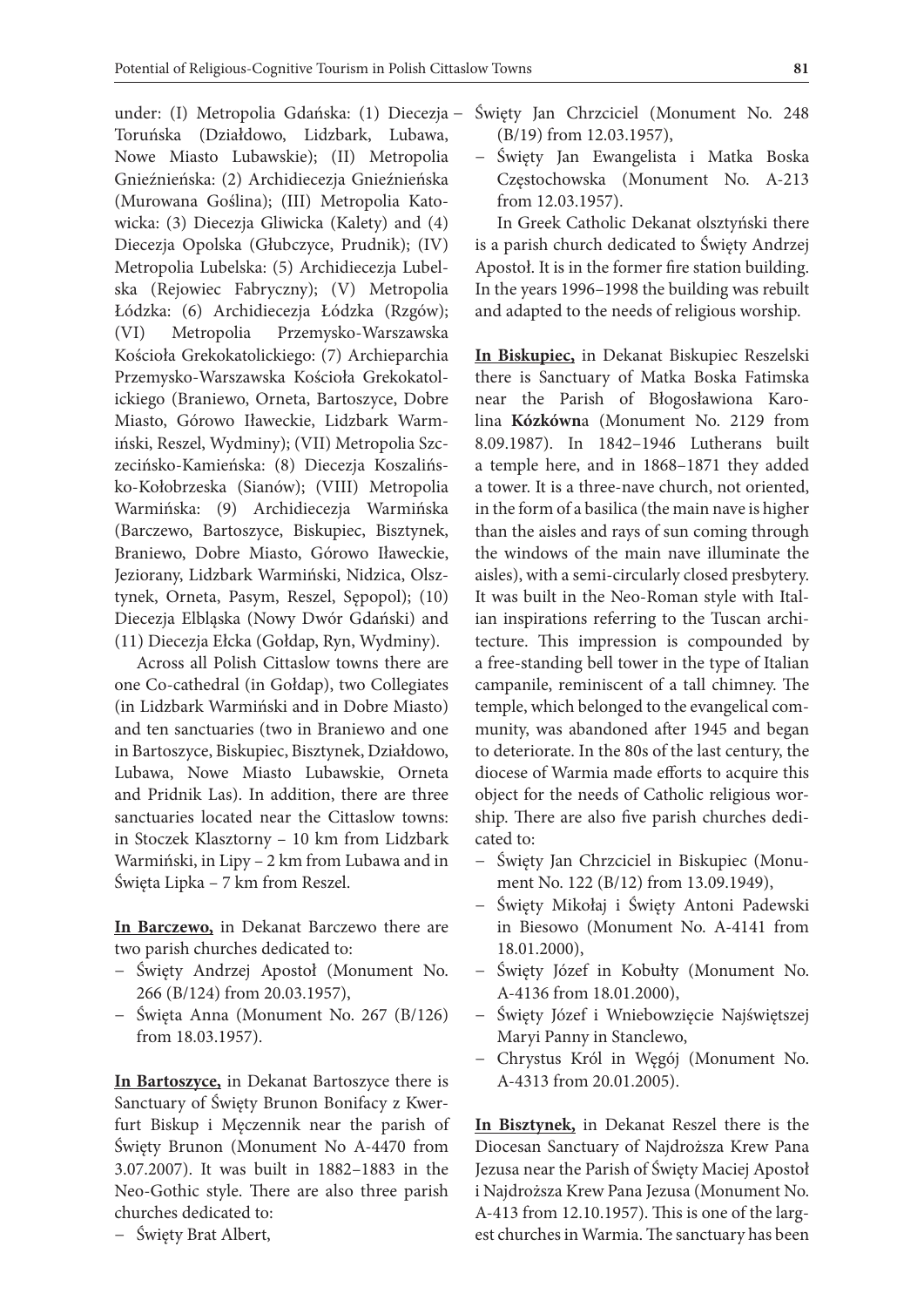a place of worship of the Blessed Sacrament since ancient times, to which the Eucharistic miracle contributed. The church was built in the late 13<sup>th</sup> century in the Gothic style. It is an oriented, three-nave church with eight spans, with a separate presbytery, erected on a rectangular plan. The structure is made of stone (up to half its height) and bricks, later plastered. A characteristic element of this building is the late Baroque wide western facade with a semioval pediment. It is decorated with several pairs of pilasters, as well as a profiled cornice. The Gothic tower pulled into the body was built in the 16<sup>th</sup> century. It is made of brick, decorated with ogival blinds and topped with a Baroque helmet with a lantern. Relics of the Gothic nave have also been preserved in the walls of the nave. The church area is separated from the street by a baroque wall with pillars of 12 apostles.

**In Braniewo,** in Dekanat Braniewo there are two sanctuaries. The first is the Decanter Sanctuary of Matka Boska Fatimska near the Parish of Święta Katarzyna (Monument No. B/39 from 14.12.1957). The construction of the church began in 1346. It was erected in the place of an existing wooden church built in honor of Saint Catherine, which was there already in 1280. In 1381, the construction of the choir and church body was completed (without the vault). From 1399 the church was fully operational. Around 1426, work began on the construction of a large tower climbing to the sky. Two chapels were built at the feet of the tower. The works were completed in 1442. The sanctuary is a Gothic hall church with a length of 41 m (including the presbytery and tower – 61 m) and 25 m wide. The three-nave interior consists of ten octagonal, massive pillars arranged in two rows and a stellar vault. At the end of World War II, the church and the tower suffered the most damage in their 600-year history. Thanks to the efforts of the Warmian bishops, the ruins of the church returned to the possession of the diocese. In 1979 reconstruction began and the temple was restored. Since 1982, services have been held there again. In 2001, the church gained the status of Basilica Minor. The second sanctuary in Braniewo is the Sanctuary of Krzyż Święty near the Parish of Krzyż Święty (Monument No. B/40 (544/97) from 14.12.1957). The church

was built in 1722–1747 as a classicist building on the Greek cross plan with a dome built at the intersection. It is built of plastered brick. Its facades are decorated with niches, which hold statues. The interior has retained a Rococo décor, with richly decorated altars and a pulpit. On the barrel vaults of the arms there is gilded stucco decoration, and in the cupola of the dome – polychrome made in 1951. On the left and right side of the presbytery there are two sacristies with cross vaults. There are also two parish churches dedicated to:

- − Święty Wojciech,
- − Święty Antoni (Monument No. A-432 from 14.12.1957).

In Greek Catholic Dekanat elbląski there is a parish church dedicated to Święta Trójca (Monument No. A-427 from14.12.1957).

**In Dobre Miasto,** in Dekanat Dobre Miasto there is the Collegiate Basilica near the parish of Najświętszy Zbawiciel i Wszyscy Święci (Monument No. 8 (D/1) from 16.09.1949), the second largest temple in Warmia. There is also a parish churche dedicated to Święta Faustyna. In Greek Catholic Dekanat olsztyński there is a parish church dedicated to Święty Mikołaj (Monument No. A-51 from 16.09.1949).

**In Działdowo,** in Dekanat Działdowo there is the Sanctuary of Męczennicy Działdowscy Arcybiskup Julian Nowowiejski i Biskup Leon Wetmański near the parish of Święta Katarzyna Aleksandryjska. It is the youngest sanctuary among the discussed (from June 8, 2014) and the only one that is not considered a monument. There are also two parish churches dedicated to:

- − Święty Wojciech Biskup i Męczennik (Monument No. A-1678 from 26.04.2000),
- − Podwyższenie Krzyża Świętego (Monument No. a-672 from 21.10.1967).

**In Głubczyce,** in Dekanat Głubczyce there are thirteen parish churches dedicated to:

- − Podwyższenie Krzyża Świętego in Bogdanowice (Monument No. 110/2010 z 15.03.2010),
- − Święty Jan Nepomucen in Braciszów (Monument No. 1163/66 from 18.02.1966),
- − Święty Jakub Starszy Apostoł in Debrzyca (Monument No. 1165/66 z 18.02.1966),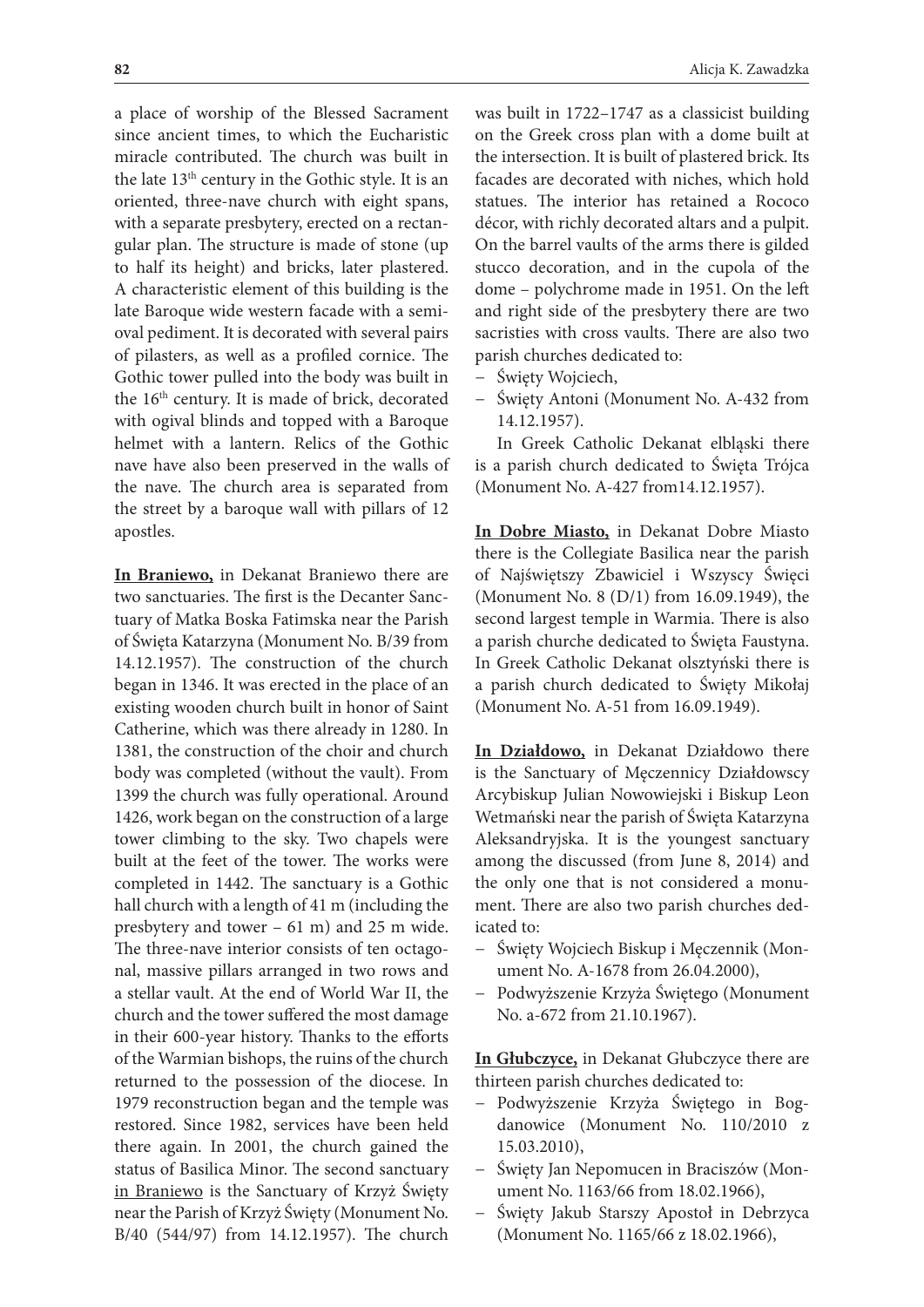- − Narodzenie Najświętszej Maryi Panny in Głubczyce (Monument No. 112/54 z 12.07.1954),
- − Święty Marcin in Gołuszowice (Monument No. 118/54 from 25.08.1954, 1170/66 from 19.02.1966),
- − Ścięcie Świętego Jana Chrzciciela in Grobniki (Monument No. 1172/66 from 19.02.1966),
- − Święty Wawrzyniec in Królowe (Monument No. 1174/66 from19.02.1966),
- − Podwyższenie Krzyża Świętego in Lisięcice (Monument No. 975/65 from 13.02.1965),
- − Trójca Święta in Opawice (Monument No. 120/54 from 25.08.1954),
- − Święty Jan Chrzciciel in Pomorzowice (Monument No. 796/64 from 13.04.1964),
- − Święci Apostołowie Piotr i Paweł in Równe (Monument No. 640/59 from 13.11.1959),
- − Trójca Święta in Ściborzyce Małe (Monument No. 430/58 from 8.10.1958),
- − Święta Maria Magdalena in Zawiszyce.

**In Gołdap**, in Dekanat Gołdap there is the Co-Cathedral of Najświętsza Maria Panna Matka Kościoła (the tower became Monument No. 49 in 22.03.1956, whereas the ruins are Monument No. 9 as of 13.02.1979). Built around 1570–1580, in the Gothic style, as a brick indoor temple, with a side porch and a massive tower from the west, its walls are 3 meters thick. Initially it was an Evangelical church (until 1945). During the war (1944– 1945) it was almost completely destroyed and it was not until 1981–1984 that it was rebuilt and intended for religious worship. In 1992, the church was established by Pope John Paul II as the Co-cathedral of the Ełk diocese.

There are also three parish churches dedicated to:

- − Święty Józef Robotnik in Gołdap,
- − Święty Leon i Święty Bonifacy in Gołdap (Monument No. A-1713 from 7.10.1986),
- − Święty Antoni Padewski in Górne.

**In Górowo Iławeckie,** in Dekanat Górowo Iławeckie there is a parish church dedicated to Najświętsze Serce Pana Jezusa (Monument No. A-3906 form 22.07.1996). In Greek Catholic Dekanat olsztyński there is a parish church dedicated to Podwyższenie Krzyża Świętego (Monument No. A-215 from 15.03.1957).

**In Jeziorany,** in Dekanat Jeziorany there is a parish church dedicated to Święty Bartłomiej (Monument No. 274 (J/26) from 16.03.1957).

**In Kalety,** in Dekanat Woźniki there are three parish churches dedicated to:

- − Matka Boska Fatimska,
- − Święty Józef,
- − Święty Franciszek z Asyżu.

**In Lidzbark,** in Dekanat Lidzbarski there are two parish churches dedicated to:

- − Święty Wojciech Biskup i Męczennik (Monument No. a-528 from 22.08.1960),
- − Wniebowzięcie Najświętszej Maryi Panny i Święci Aniołowie Stróżowie.

**In Lidzbark Warmiński,** in Dekanat Lidzbark Warmiński there is the Collegiate of Święci Apostołowie Piotr i Paweł (Monument No. 50 (L/5) from 16.09.1949). It was built in the mid-14<sup>th</sup> century, in the form of a three-nave, fivespan hall. The church has stellar vaults from the end of the 14<sup>th</sup> century in the nave and aisles and from the 15th century in the chapels by the tower. There are two parish churches dedicated to:

- − Podwyższenie Krzyża Świętego (Monument No. 841 from 25.08.1968),
- − Święty Andrzej Bobola.

In Greek Catholic Dekanat olsztyński there is a parish church dedicated to Święci Cyryl i Metody.

**In Stoczek Klasztorny** – located 2 km from Lidzbark Warmiński – there is the sanctuary of Nawiedzenia Najświętszej Maryi Panny (Monument No. 852 from 23.08.1968). It was built as a votive offering of Bishop Mikołaj Szyszkowski after the war with Sweden. The church in the form of a rotunda was built in the years 1639– 1641. Stoczek Klasztorny was the second place of detention of the cardinal, Primate Stefan Wyszyński from 12.10.1953 to 6.10.1954.

**In Lubawa,** in Dekanat Lubawa there are two separate places related to the cult of Matka Boża Lipska: in Lipy – located 2 km from Lubawa – and Lubawa. The first of the two features a branch church (pilgrimage) of Nawiedzenie Najświętszej Maryi Panny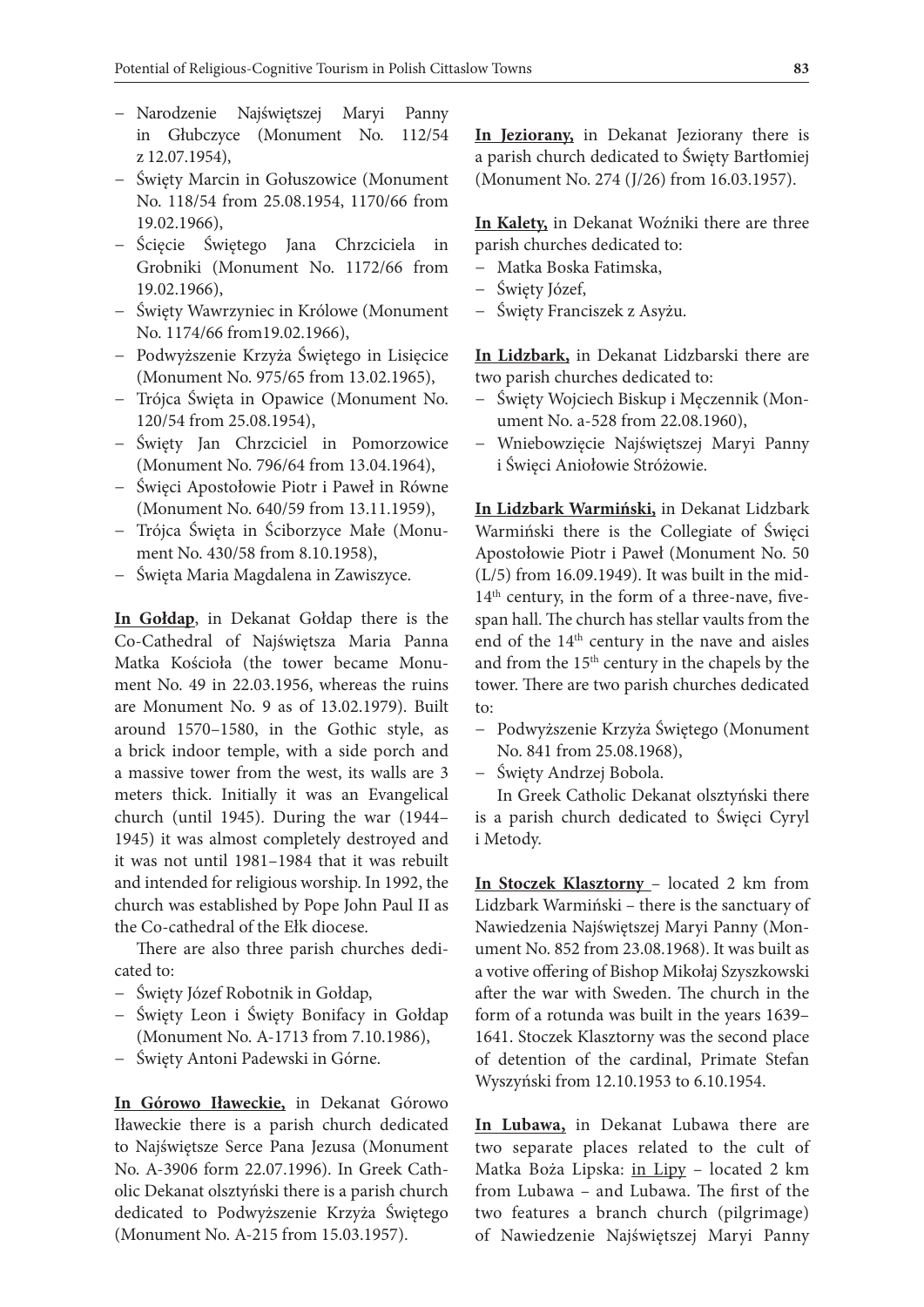erected in the 19<sup>th</sup> century in the place of the original chapel (from the  $13<sup>th</sup>$  century) (Monument No. 916 from 3.08.1968). It is one of the most important pilgrimage sites in Warmia and Mazury. In 1861, all the equipment in the temple burned down. The church was rebuilt in the neo-Gothic style. The second temple associated with the cult of Matka Boża Lipska is the parish church of Nawiedzenie Najświętsza Maryja Panna i Święta Anna located in the center of Lubawa (Monument No. 265 (L/51) from 20.03.1957). It is a Gothic, one-nave church built in 1330, which has been rebuilt and modified several times, especially after the fires of the 16<sup>th</sup> century. In later centuries it was enriched with Renaissance and Baroque elements. There are many interesting works of sacred art inside, including Baroque main altar from 1723 with a picture of Matka Boża Różańcowa dated around 1600, and Baroque side altars. It is also worth paying attention to two chapels located in the temple: Guardian Angels and Saint Barbara. In the latter, one can marvel the miraculous statue of Matka Boża Lipska resting on the baroque altar. In Lubawa there is also parish church dedicated to Święci Jan Chrzciciel i Michał Archanioł (Monument No. 264 (L/50) from 22.03.1957).

**In Murowana Goślina,** in Dekanat Gośliński there are two parish churches dedicated to:

- − Najwyższy Arcykapłan Jezus Chrystus,
- − Święty Jakub Apostoł (Monument No. 2393/A from 12.12.1932).

−

**In Nidzica,** in Dekanat Nidzica there are three parish churches dedicated to:

- − Błogosławiona Bolesława Lament,
- − Miłosierdzie Boże,
- − Niepokalane Poczęcie Najświętszej Maryi Panny i Święty Wojciech.

**In Nowe Miasto Lubawskie,** in Dekanat Nowomiejski there is the Sanctuary of Matka Boża Łąkowska near the parish of Święty Tomasz Apostoł (Monument No. N/7 from 24.06.1953). The first chapel was built by the Teutonic Knights at the end of the 13<sup>th</sup> century. During the Swedish wars the reformers' monastery burned down, after which a new seat was founded. During the partitions the monastery was closed and its rooms served as a hospital for the mentally ill. In 1882, a lightning struck the church, and the building burned down Fortunately, the figurine was saved from fire and transferred to the parish church in Nowe Miasto Lubawskie.. For unexplained reasons, a year later the monastery also burned down. Subsequently, the figurine went to the parish church of Święty Tomasz Apostoł where it remains to this day. The church building features elements of the Gothic style. It is a three-nave brick structure with a three-span presbytery. The temple was built gradually, and during the fourteenth and fifteenth centuries rebuilt, giving it the layout of the basilica. At the beginning of the 17<sup>th</sup> century, in the corner, between the south nave and the presbytery, the Działyński grave chapel was added. The interior of the church is decorated with wall polychromes from various historical periods. The temple also features historic organs with an early Baroque external setting from 1610.

**In Nowy Dwór Gdański,** in Dekanat Nowy Dwór Gdański there are two parish churches dedicated to:

- − Niepokalane Serce Maryi,
- − Przemienienie Pańskie.

**In Olsztynek,** in Dekanat Olsztynek there are two parish churches dedicated to:

- − Błogosławiona Aniela Salawa,
- − Najświętsze Serce Pana Jezusa (Monument No. A-4132 from 17.01.2000).

**In the Orneta** commune, in Dekanat Orneta in Krosno (4 km from Orneta) there is the Sanctuary of Nawiedzenie Najświętszej Maryi Panny i Święty Józef near the parish of Nawiedzenie Najświętszej Maryi Panny i Święty Józef (Monument No. A-107 from 27.06.1953). In 1593, the mayor of Barczew, Jakub Barcz, the owner of Krosno, erected a chapel featuring the famous statue of the Mother of God with the Child, which was found at the end of the 14th century by children in the Drwęca Warmińska River. In 1685, the church authorities of the Diocese of Warmia assigned a priest to service the pilgrims coming here. Soon the chapel proved to be too small. Therefore, the construction of the currently existing temple in the Baroque style began. In 1715, the cor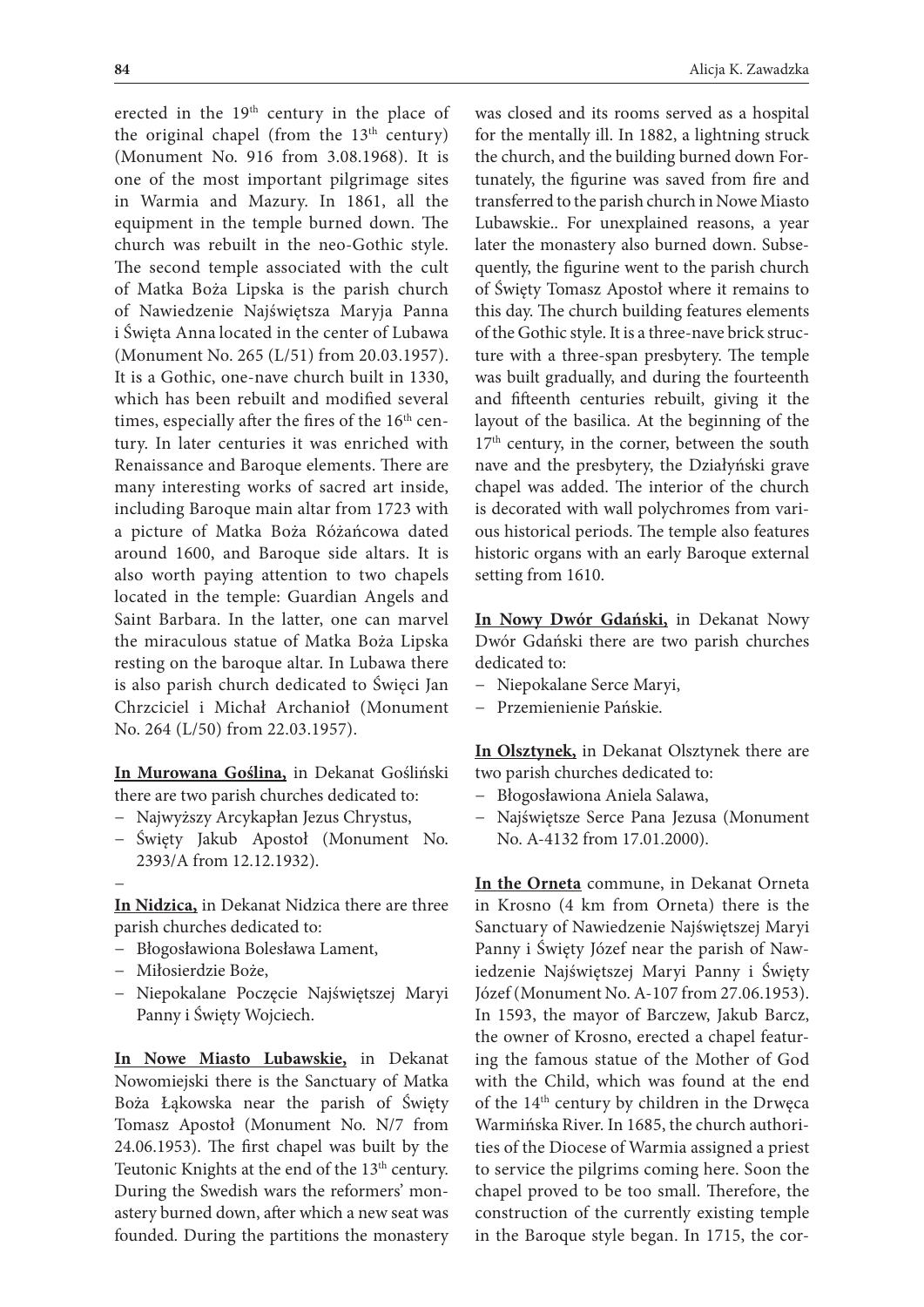nerstone for the new church was consecrated. The church plans were modeled after the Sanctuary in Święta Lipka. On September 8<sup>th</sup>, 1720, the temple was consecrated. The three-storey western facade of the church looks impressive, flanked by two towers, separated by pairs of pilasters. In the years 1726–1777, cloisters were built around the church, forming an elongated quadrangle with the Way of the Cross. In the Orneta commune there are also five parish churches dedicated to:

- − Święty Mikołaj i Święty Roch in Bażyny (Monument No. A-638 from 12.10.1967),
- − Podwyższenie Krzyża Świętego in Chwalęcin (Monument No. A-203 from 09.03.1957),
- − Podwyższenie Krzyża Świętego in Opin (Monument No. A-208 from 11.03.1957),
- − Święty Jan Chrzciciel in Orneta (Monument No. A-185 from 17.11.1956).

In Greek Catholic Dekanat elbląski there is a parish church dedicated to Błogosławiony Omelan Kowcz.

**In Pasym,** in Dekanat Pasym there is a parish church dedicated to Najświętsze Serce Pana Jezusa (Monument No. A-4153 from 16.03.2000).

**In Prudnik,** in Dekanat Prudnik there is the Sanctuary of Święty Józef in Prudnik Las. In 1996 the monastery church was raised to the status of a sanctuary in connection with the internment in the monastery of the cardinal, Primate Stefan Wyszyński from 6.10.1954 to 27.10.1955. It was the third of four places of his of detention.

There are also seven parish churches dedicated to:

- − Matka Boska Częstochowska in Łąka Prudnicka,
- − Podwyższenie Krzyża Świętego in Moszczanka,
- − Święta Anna in Niemysłowice (Monument No. 143/55 from 15.01.1955),
- − Święty Michał Archanioł in Prudnik (Monument No. 480/58 from 15.10.1958),
- − Miłosierdzie Boże in Prudnik,
- − Trójca Święta in Rudziczka (Monument No. 175/55 from 28.09.1955),
- − Święty Michała Archanioł in Szybowice (Monument No. 1081/66 from 4.02.1966, 198/56 27.04.1956).

**In Rejowiec Fabryczny,** in Dekanat Chełm-Zachód there is a parish church dedicated to Podwyższenie Krzyża Świętego.

**In Reszel,** in Dekanat Reszel there is a parish church dedicated to Święci Apostołowie Piotr i Paweł (Monument No. A-31 from 02.09.1949).

In Greek Catholic Dekanat węgorzewski there is a parish church dedicated to Przemienienie Pańskie (Monument No. A-32 from 02.09.1949). In Święta Lipka, in Dekanat Kętrzyn I – located 7 km from Reszel – there is the sanctuary of Nawiedzenie Najświętszej Maryi Panny (Monument No. A-45 (S/14, S/15, S/16) from 28.09.1953). The sanctuary is of Baroque style, with the church in its centre – a tall, three-nave basilica with a two-tower facade. The church with a slim silhouette is erected on a rectangular plan with two towers from the west. It is surrounded by a regular quadrangle of single-storey galleries made of plastered stone, with two-storey chapels at the corners.

**In Ryn,** in Dekanat Giżycko there is a parish church dedicated to Niepokalane Poczęcie Najświętszej Maryi Panny.

**In Sępopol,** in Dekanat Sępopol there is a parish church dedicated to Święty Michał Archanioł (Monument No. A-56 from 30.09.1949).

**In Sianów,** in Dekanat Mielno threre are two parish churches dedicated to:

- − Święty Antoni Padewski in Osieki (Monument No. 140 from 26.04.1957),
- − Święty Stanisław Kostka in Sianów (Monument No. 76 z from 23.051955).
- −

**In Sianów**, in Dekanat Sławno there is a parish church dedicated to Najświętsze Serce Pana Jezusa in Sieciemin (Monument No. A-221 from 27.07.2005) and in Dekanat Polanów there is a parish church dedicated to Matka Boża Szkaplerzna in Szczeglino (Monument No. 1186 from 25.09.1984).

**In Rzgów,** in Dekanat Tuszyński there is a parish church dedicated to Święty Stanisław Biskup i Męczennik (Monument No. 123- VII-1 from 23.08.1946 and A/155/189 from 29.08.1967).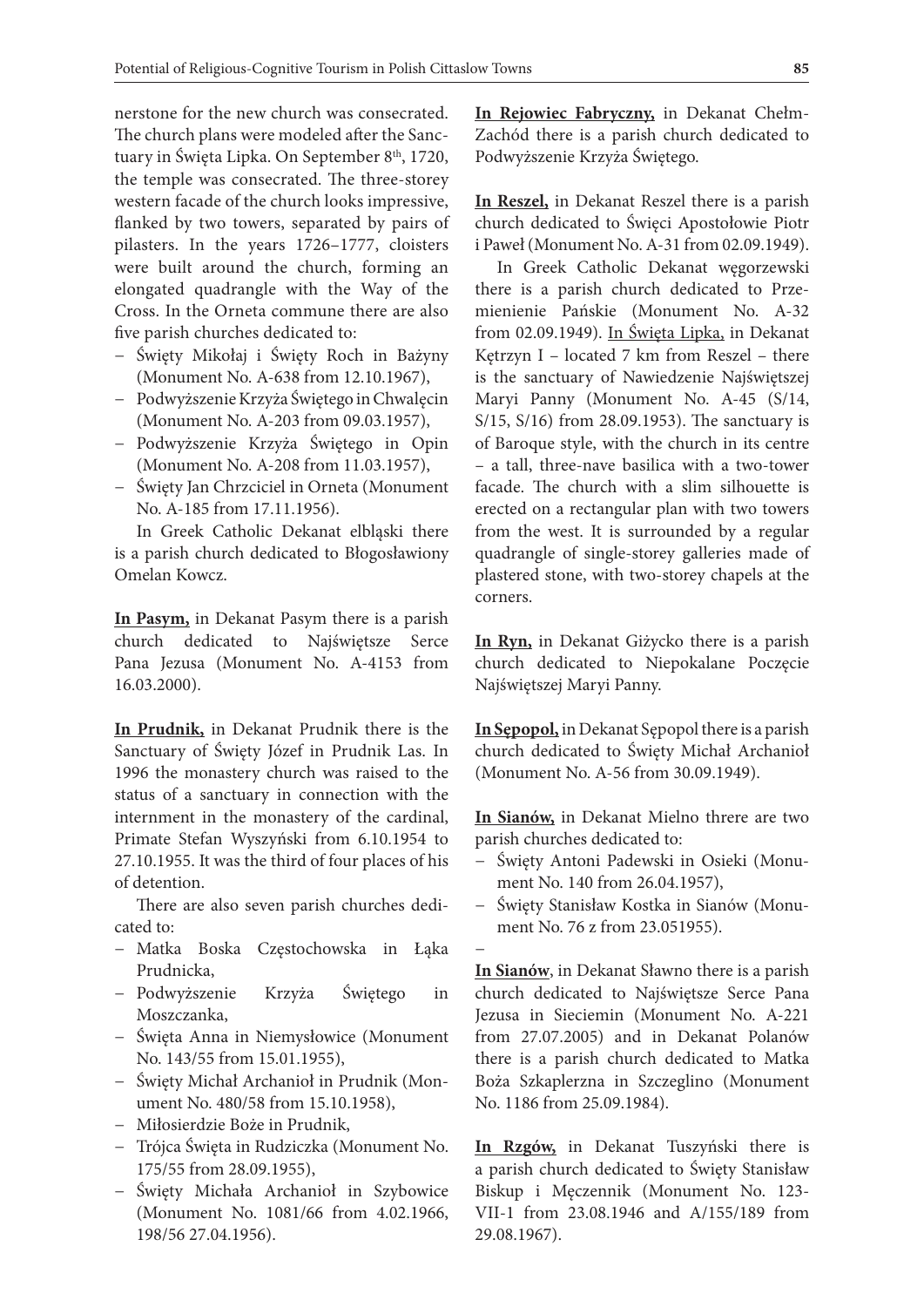**In Wydminy,** in Dekanat Giżycko there are two parish churches dedicated to:

− Chrystus Zbawiciel in Wydminy (Monument No. W/49 (A-256) from 15.03.1957 and 660 from 10.03.1989,

### **4. Cittaslow towns on the roads of silence**

Road of Saint Jacob is the pilgrimage route that has existed for over a thousand years and leads to the cathedral of Santiago de Compostela in northwestern Spain. It is one of the most important Christian pilgrimage routes after the routes to Rome and Jerusalem. It spans across almost all European countries. Unlike mass walking pilgrimages known in Poland (to Sanctuary of Matka Boża Częstochowska na Jasnej Górze or to Sanctuary in Kalwaria Zebrzydowska), it is intended for individual pilgrims or small groups, regardless of religion and nationality, wanting to experience silence

− Matka Boża Gietrzwałdzka in Zelki (Monument No. A-2760 from 10.03.1989).

In Greek Catholic Dekanat węgorzewski there is a parish church dedicated to Święci Włodzimierz i Olga.

and spiritual transformation. In Poland, as of September 1st, 2018, there are 6816 km of Road of Saint Jacob (Mróz, 2019, p. 103). There is a total of 36 roads divided into 61 sections. Four of said roads run through 12 out of 30 polish Cittaslow towns<sup>18</sup>, namely: (1) Camino Polaco (Barczewo, Bartoszyce, Dobre Miasto, Jeziorany, Lidzbark Warmiński, Nowe Miasto Lubawskie, Olsztynek, Reszel); (2) Pomorska Droga św. Jakuba (Braniewo, Nowy Dwór Gdański); (3) Jasnogórska Droga św. Jakuba (Kalety); (4) Lubuska Droga św. Jakuba (Murowana Goślina).

### **5. Potential of religious-cognitive tourism in polish Cittaslow towns**

The potential of religious-cognitive tourism stems from Christian symbols found in the coats of arms of the towns, significant sacred buildings and also the presence of the Camino route passing through the towns of Cittaslow. A symbol is a semantic stylistic medium that has one literal meaning and a number of hidden meanings. The symbol was "originally a broken piece of dice or something that matched the edge of the rest so that it could be put together. In a figurative sense, symbols mean things that, by any similarity, show something spiritual. Man as a carnal-sensual being needs symbols to bring closer what is spiritual" (Forstner, 1990, p. 7). The Christian symbols in the coats of arms are as follows: the cross – redemption symbol (in Działdowo, Lubawa, Murowana Goślina, Nowy Dwór Gdański, Sianów, Rzgów); Saint Mary with Jesus child (in Pasym); lamb and deer – symbolizing Jesus Christ (in Lidzbark Warmiński, Braniewo, Dobre Miasto, Ryn); insignia of episcopal authority (in Barczewo, Biskupiec,

Lubawa, Reszel, Rzgów); angel(s) (in Barczewo, Głubczyce, Murowana Goślina); and saints of the Catholic church (in Działdowo, Olsztynek, Pasym, Rzgów). The Christian symbols can direct man's thoughts to spiritual realities. The more so because the city's coats of arms are located in the city space, on the walls of buildings or as free-standing objects. The towns through which the Camino route passes hold its symbol – a shell. The presence of churches explicitly refers to spiritual reality while providing cognitive value. The following point values have been assigned to determine the potential of religious-cognitive tourism in Polish Cittaslow towns (Table 2):

- 10 for co-cathedral (in Gołdap);
- 8 for a town on the road of Saint Jacob;
- 7 for two collegiates (in Lidzbark Warmiński and in Dobre Miasto);
- 5 for nine sanctuaries (two in Braniewo and one in Bartoszyce, Biskupiec, Bisztynek, Działdowo, Lubawa, Nowe Miasto Lubawskie and Orneta);

<sup>&</sup>lt;sup>18</sup> Due to possibility of identification, Polish names of routes were used.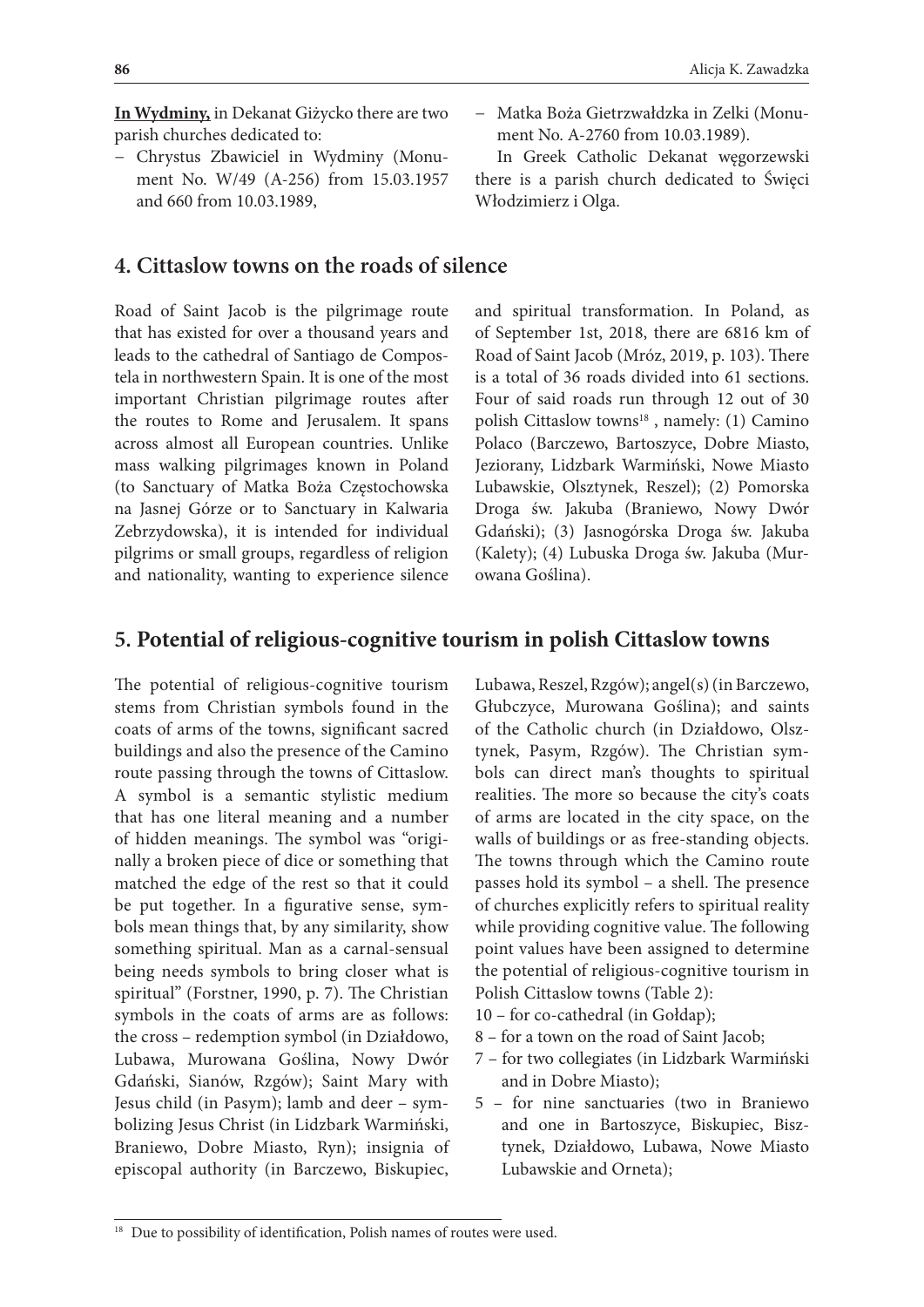- 4 for three sanctuaries located near Cittaslow towns (in Stoczek Klasztony, Lipy and Święta Lipka);
- 3 for a building officially considered a protected monument (entry in the register of monuments and additional 3 points for rec-
- ognition as a monument of history Sanctuary in Święta Lipka near Reszel);
- 2 for a town whose coat of arms has Christian symbols;
- 1 for a single parish church;
- 0 for a building that is not included in the register of monuments.

| Town            | Co-Cathedral, Collegiate, Sanctuary <sup>19</sup><br>Roman Catholic Parish church dedicated to<br>Greek Catholic Parish church dedicated to<br>(Sanctuary in close proximity of the Cittaslow town) | <b>Buildings</b> | Christian symbols<br>in coat of arms | Camino | Total |
|-----------------|-----------------------------------------------------------------------------------------------------------------------------------------------------------------------------------------------------|------------------|--------------------------------------|--------|-------|
| Barczewo        | Święty Andrzej Apostoł                                                                                                                                                                              | $1 + 3$          | $\overline{2}$                       | 8      | 18    |
|                 | Święta Anna                                                                                                                                                                                         | $1 + 3$          |                                      |        |       |
|                 | Sanctuary of Święty Brunon Bonifacy z Kwerfurtu Biskup<br>i Męczennik near parish of Święty Brunon                                                                                                  | $5 + 1 + 3$      |                                      |        |       |
|                 | Święty Brat Albert                                                                                                                                                                                  | $1 + 0$          |                                      |        |       |
| Bartoszyce      | Święty Jan Chrzciciel                                                                                                                                                                               | $1 + 3$          |                                      | 8      | 27    |
|                 | Święty Jana Ewangelista i Matka Boska Częstochowska                                                                                                                                                 | $1 + 3$          |                                      |        |       |
|                 | Święty Andrzej Apostoł                                                                                                                                                                              | $1 + 0$          |                                      |        |       |
| Biskupiec       | Sanctuary of Matka Boska Fatimska near the parish of<br>Błogosławiona Karolina Kózkówna                                                                                                             | $5 + 1 + 3$      |                                      |        |       |
|                 | Święty Jan Chrzciciel in Biskupiec                                                                                                                                                                  | $1 + 3$          |                                      |        |       |
|                 | Święty Mikołaj i Święty Antoni Padewski in Biesowo                                                                                                                                                  | $1 + 3$          |                                      |        | 28    |
|                 | Święty Józef in Kobułty                                                                                                                                                                             | $1 + 3$          | 2                                    |        |       |
|                 | Święty Józef i Wniebowzięcie Najświętszej Maryi Panny<br>in Stanclewo                                                                                                                               | $1+0$            |                                      |        |       |
|                 | Chrystus Król in Węgój                                                                                                                                                                              | $1 + 3$          |                                      |        |       |
| Bisztynek       | Sanctuary of Najdroższa Krew Pana Jezusa near parish of<br>Święty Maciej Apostoł i Najdroższa Krew Pana Jezusa                                                                                      | $5 + 1 + 3$      | $\overline{2}$                       |        | 11    |
| Braniewo        | Sanctuary of Matki Boskiej Fatimskiej near parish of Święta<br>Katarzyna                                                                                                                            | $5 + 1 + 3$      |                                      |        |       |
|                 | Sanctuary of Krzyż Święty near parish of – Krzyż Święty                                                                                                                                             | $5 + 1 + 3$      |                                      |        |       |
|                 | Święty Wojciech                                                                                                                                                                                     | $1+0$            | 2                                    | 8      | 37    |
|                 | Święty Antoni                                                                                                                                                                                       | $1 + 3$          |                                      |        |       |
|                 | Šwięta Trójca                                                                                                                                                                                       | $1 + 3$          |                                      |        |       |
| Dobre<br>Miasto | Collegiate of Najświętszy Zbawiciel i Wszyscy Święci                                                                                                                                                | $7 + 1 + 3$      |                                      | 8      |       |
|                 | Swięta Faustyna                                                                                                                                                                                     | $1+0$            | 2                                    |        | 26    |
|                 | Święty Mikołaj                                                                                                                                                                                      | $1 + 3$          |                                      |        |       |
| Działdowo       | Sanctuary of Męczennicy Działdowscy Arcybiskup Julian<br>Nowowiejski i Biskup Leon Wetmański near the parish of<br>Święta Katarzyna Aleksandryjska                                                  | $5+1+0$          | 2                                    |        | 16    |
|                 | Święty Wojciech Biskup i Męczennik                                                                                                                                                                  | $1 + 3$          |                                      |        |       |
|                 | Podwyższenie Krzyża Świętego                                                                                                                                                                        | $1 + 3$          |                                      |        |       |

**Table 2**. The potential of religious-cognitive tourism in polish Cittaslow towns (Author's own study)

<sup>19</sup> Full names of patrons are provided in Polish to facilitate identification.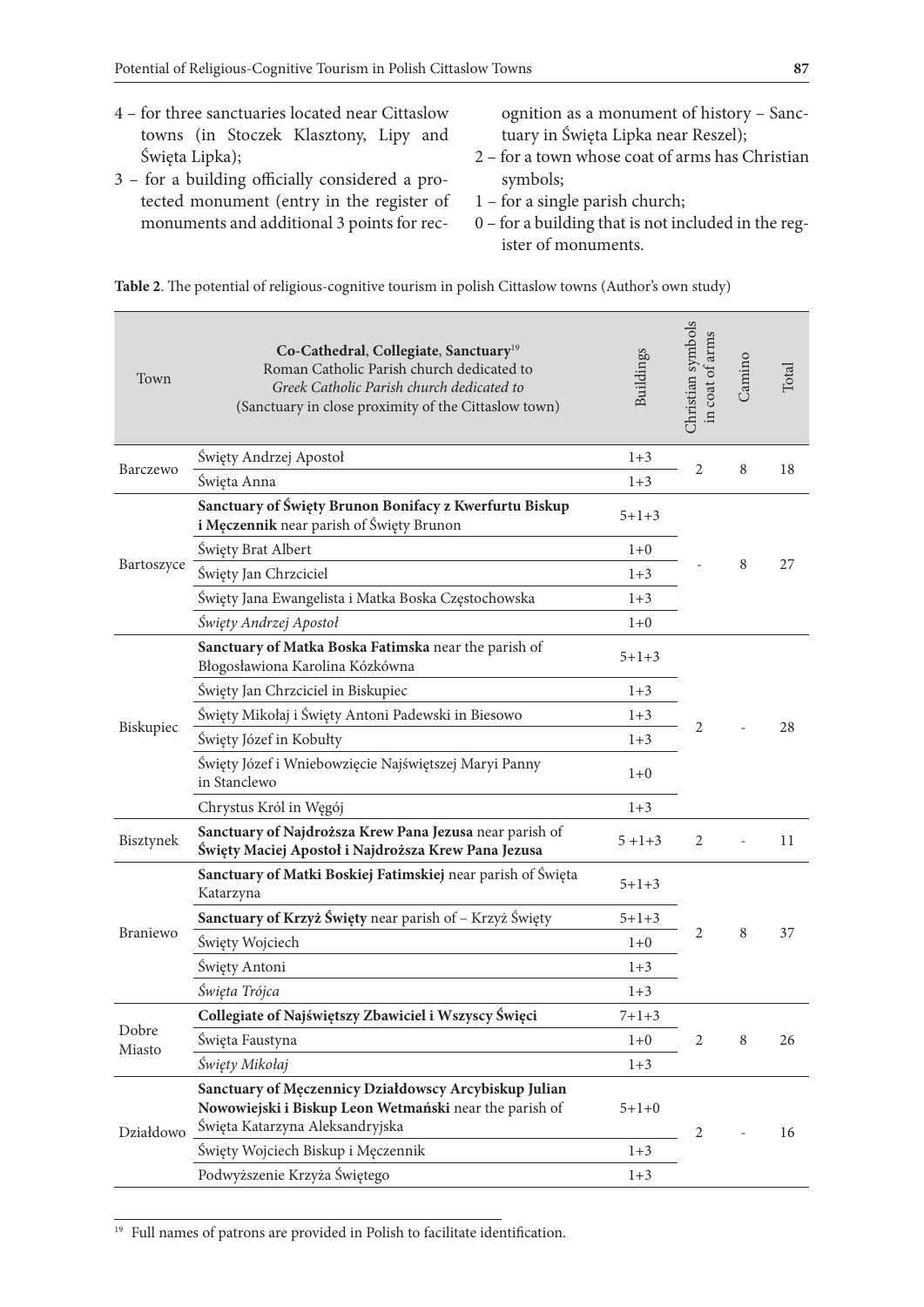|                        | Podwyższenie Krzyża Świętego in Bogdanowice                                  | $1 + 3$     |   |        |    |
|------------------------|------------------------------------------------------------------------------|-------------|---|--------|----|
|                        | Święty Jan Nepomucen in Braciszów                                            | $1 + 3$     |   |        |    |
|                        | Święty Jakub Starszy Apostoł in Debrzyca                                     | $1 + 3$     |   |        |    |
|                        | Narodzenie Najświętszej Maryi Panny in Głubczyce                             | $1 + 3$     |   |        |    |
|                        | Święty Marcin in Gołuszowice                                                 | $1 + 3$     |   |        |    |
|                        | Ścięcie Świętego Jana Chrzciciela in Grobniki                                | $1 + 3$     |   |        |    |
| Głubczyce              | Święty Wawrzyniec in Królowe                                                 | $1 + 3$     | 2 |        | 51 |
|                        | Podwyższenie Krzyża Świętego in Lisięcice                                    | $1 + 3$     |   |        |    |
|                        | Trójca Święta in Opawice                                                     | $1 + 3$     |   |        |    |
|                        | Święty Jan Chrzciciel in Pomorzowice                                         | $1 + 3$     |   |        |    |
|                        | Święci Apostołowie Piotr i Paweł in Równe                                    | $1 + 3$     |   |        |    |
|                        | Trójca Święta in Ściborzyce Małe                                             | $1 + 3$     |   |        |    |
|                        | Święta Maria Magdalena in Zawiszyce                                          | $1 + 0$     |   |        |    |
|                        | Co-Cathedral of Najświętsza Maria Panna Matka Kościoła<br>in Gołdap          | $10+1+3$    |   |        |    |
| Gołdap                 | Święty Józef Robotnik in Gołdap                                              | $1 + 0$     |   |        | 20 |
|                        | Święty Leon i Święty Bonifacy in Gołdap                                      | $1 + 3$     |   |        |    |
|                        | Święty Antoni Padewski in Górne                                              | $1 + 0$     |   |        |    |
| Górowo                 | Najświętsze Serce Pana Jezusa                                                | $1 + 3$     |   |        |    |
| Iławeckie              | Podwyższenie Krzyża Świętego                                                 | $1 + 3$     |   |        | 8  |
| Jeziorany              | Święty Bartłomiej                                                            | $1 + 3$     |   | 8      | 12 |
|                        | Matka Boska Fatimska                                                         | $1 + 0$     |   | 8      |    |
| Kalety                 | Święty Józef                                                                 | $1 + 0$     |   |        | 11 |
|                        | Święty Franciszek z Asyżu                                                    | $1 + 0$     |   |        |    |
|                        | Święty Wojciech Biskup i Męczennik                                           | $1 + 3$     |   |        |    |
| Lidzbark               | Wniebowzięcie Najświętszej Maryi Panny i Święci Aniołowie<br>Stróżowie       | $1 + 0$     |   |        | 5  |
|                        | Collegiate of Święci Apostołowie Piotr i Paweł                               | $7 + 1 + 3$ |   |        |    |
| Lidzbark<br>Warmiński  | Podwyższenie Krzyża Świętego                                                 | $1 + 3$     |   |        |    |
|                        | Święty Andrzej Bobola                                                        | $1 + 0$     | 2 | 8      | 34 |
|                        | Święci Cyryl i Metody                                                        | $1 + 0$     |   |        |    |
|                        | (Sanctuary of Nawiedzenia Najświętszej Maryi Panny in Stoczek<br>Klasztorny) | $4 + 3$     |   |        |    |
| Lubawa                 | Sanctuary of Nawiedzenie Najświętszej Maryja Panna i Święta<br>Anny          | $5 + 1 + 3$ |   |        |    |
|                        | Święci Jan Chrzciciel i Michał Archanioł                                     | $1 + 3$     | 2 |        | 22 |
|                        | (Sanctuary of Nawiedzenie Najświętszej Maryi Panny in Lipy)                  | $4 + 3$     |   |        |    |
| Murowana               | Najwyższy Arcykapłan Jezus Chrystus                                          | $1 + 0$     |   |        |    |
| Goślina                | Święty Jakub Apostoł                                                         | $1 + 3$     | 2 | $\, 8$ | 15 |
|                        | Błogosławiona Bolesława Lament                                               | $1 + 0$     |   |        |    |
| Nidzica                | Miłosierdzie Boże                                                            | $1 + 0$     |   |        | 3  |
|                        | Niepokalane Poczęcie Najświętszej Maryi Panny i Święty Wo-<br>jciech         | $1+0$       |   |        |    |
| N. Miasto<br>Lubawskie | Sanctuary of Matka Boża Łąkowska near the parish of Święty<br>Tomasz Apostoł | $5 + 1 + 3$ |   | 8      | 17 |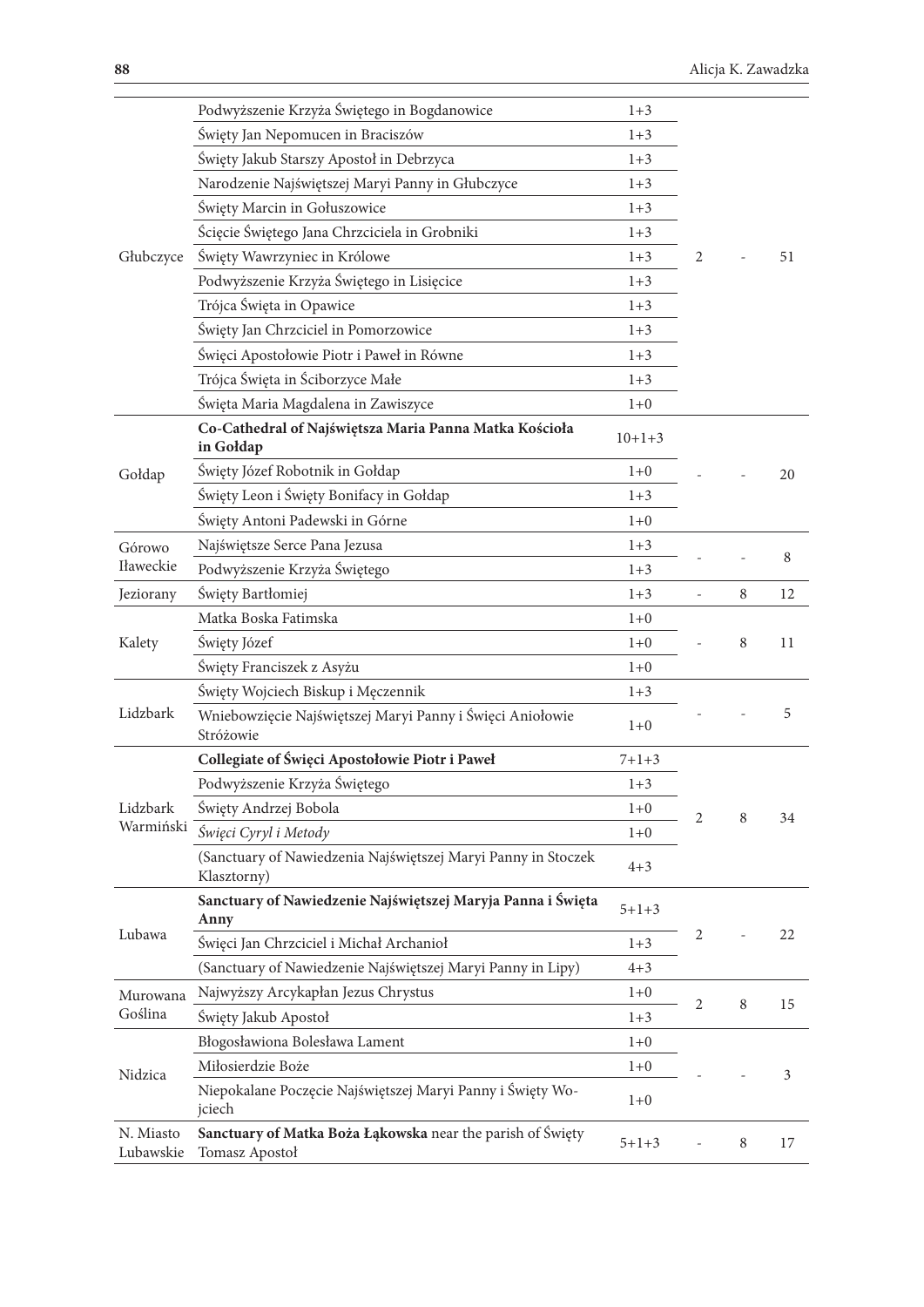| N. Dwór               | Niepokalane Serce Maryi                                                                                                                                 | $1+0$       |                | 8              |                |
|-----------------------|---------------------------------------------------------------------------------------------------------------------------------------------------------|-------------|----------------|----------------|----------------|
| Gdański               | Przemienienie Pańskie                                                                                                                                   | $1 + 0$     | 2              |                | 12             |
|                       | Błogosławiona Aniela Salawa                                                                                                                             | $1 + 0$     | $\overline{2}$ |                |                |
| Olsztynek             | Najświętsze Serce Pana Jezusa                                                                                                                           | $1 + 3$     |                | 8              | 15             |
|                       | Sanctuary of Nawiedzenie Najświętszej Maryi Panny i Święty<br>Józef near the parish of Nawiedzenie Najświętszej Maryi Panny<br>i Święty Józef in Krosno | $5+1+3$     |                |                |                |
|                       | Święty Mikołaj i Święty Roch in Bażyny                                                                                                                  | $1 + 3$     |                |                |                |
| Orneta                | Podwyższenie Krzyża Świętego in Chwalęcin                                                                                                               | $1 + 3$     |                |                | 26             |
|                       | Podwyższenie Krzyża Świętego in Opin                                                                                                                    | $1 + 3$     |                |                |                |
|                       | Święty Jan Chrzciciel in Orneta                                                                                                                         | $1 + 3$     |                |                |                |
|                       | <b>Błogosławiony Omelan Kowcz</b>                                                                                                                       | $1 + 0$     |                |                |                |
| Pasym                 | Najświętsze Serce Pana Jezusa                                                                                                                           | $1 + 3$     | 2              | L,             | 6              |
|                       | Sanctuary of Święty Józef in Prudnik Las                                                                                                                | $5 + 0$     |                |                |                |
| Prudnik               | Matka Boska Częstochowska in Łąka Prudnicka                                                                                                             | $1 + 0$     |                |                |                |
|                       | Podwyższenie Krzyża Świętego in Moszczanka                                                                                                              | $1+0$       |                |                |                |
|                       | Święta Anna in Niemysłowice                                                                                                                             | $1 + 3$     |                |                |                |
|                       | Święty Michał Archanioł in Prudnik                                                                                                                      | $1 + 3$     |                |                | 24             |
|                       | Miłosierdzie Boże in Prudnik                                                                                                                            | $1+0$       |                |                |                |
|                       | Trójca Święta in Rudziczka                                                                                                                              | $1 + 3$     |                |                |                |
|                       | Święty Michała Archanioł in Szybowice                                                                                                                   | $1 + 3$     |                |                |                |
| Rejowiec<br>Fabryczny | Podwyższenie Krzyża Świętego                                                                                                                            | $1+0$       |                |                | 1              |
|                       | Święci Apostołowie Piotr i Paweł                                                                                                                        | $1 + 3$     |                |                |                |
| Reszel                | Przemienienie Pańskie                                                                                                                                   | $1 + 3$     | $\overline{2}$ | 8              | 28             |
|                       | (Sanctuary of Nawiedzenie Najświętszej Maryi Panny in Święta<br>Lipka)                                                                                  | $4 + 3 + 3$ |                |                |                |
| Ryn                   | Niepokalane Poczęcie Najświętszej Maryi Panny                                                                                                           | $1+0$       | $\overline{2}$ | $\overline{a}$ | 3              |
| Sępopol               | Święty Michał Archanioł                                                                                                                                 | $1 + 3$     |                |                | $\overline{4}$ |
| Sianów                | Święty Antoni Padewski in Osieki                                                                                                                        | $1 + 3$     |                |                |                |
|                       | Święty Stanisław Kostka in Sianów                                                                                                                       | $1 + 3$     |                |                |                |
|                       | Najświętsze Serce Pana Jezusa in Sieciemin                                                                                                              | $1 + 3$     | 2              |                | 18             |
|                       | Matka Boża Szkaplerzna in Szczegilno                                                                                                                    | $1 + 3$     |                |                |                |
| Rzgów                 | Święty Stanisław Biskup i Męczennik                                                                                                                     | $1 + 3$     | 2              |                | 6              |
|                       | Chrystus Zbawiciel in Wydminy                                                                                                                           | $1 + 3$     |                |                |                |
| Wydminy               | Matka Boża Gietrzwałdzka in Zelki                                                                                                                       | $1 + 3$     |                |                | 9              |
|                       | Święci Włodzimierz i Olga                                                                                                                               | $1 + 0$     |                |                |                |

Cittaslow towns are very diverse in terms of their religious-cognitive potential (Fig. 1). Głubczyce has the greatest potential due to the fact that it is one of the seven urban-rural communes entirely belonging to Cittaslow. The top ten towns with the greatest potential include two towns with collegiates Lidzbark

Warmiński and Dobre Miasto, despite the fact that only the town areas are included in the Cittaslow network. The towns with the lowest religious-cognitive potential are Nidzica, Ryn and Rejowiec Fabryczny, in which parish churches are not entered in the register of monuments.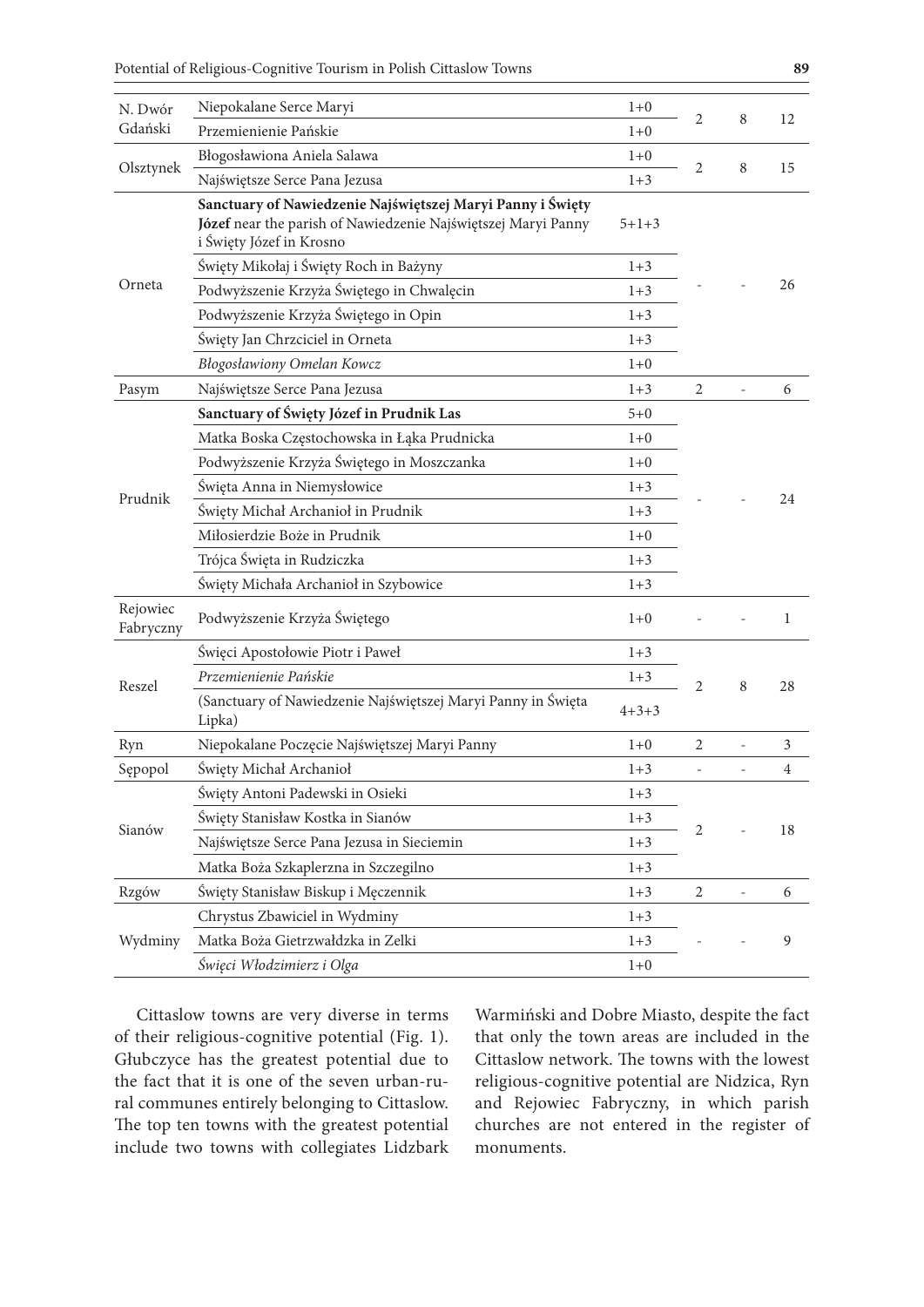

**Figure 1**. The potential of religious-cognitive tourism in polish Cittaslow towns Source: Author's own study

#### **6. Summary**

The peripheral location of the Polish Cittaslow towns implies silence and calmness, and the sacred architecture objects create almost ideal conditions for *religious-cognitive tourism.* There are two dimensions of the religious-cognitive tourism: material and spiritual. It's possible to contemplate the sacred cultural heritage

(majority of sanctuaries are monument buildings). It's possible also, in silence, away from the hustle and bustle of tourists to follow the Road of Saint Jakub in order to listen to one's own interior. And you may be able to hear the voice of God Who speaks in silence, in a calm human heart.

#### **References**

- Adeyinka-Ojo S., Khoo-Lattimore C., 2013. Slow food events as a high yield strategy for rural tourism destinations: The case of Bario, Sarawak. Worldwide Hospitality and Tourism Themes 5(4), 353-364.
- Dickinson J., Lumsdon L., 2010. Slow travel and tourism. Earthscan, Abingdon.
- Flaga M., Markiewicz M., 2014. Evaluation of the Determinants of Religious Tourism Development in the Roztocze Region. Barometr Regionalny 12(4), 71-79.
- Frostner D., 1990. Świat symboliki chrześcijańskiej. Instytut Wydawniczy Pax, Warszawa [In Polish].
- Galibarczyk M., 2017. Sieć Cittaslow jako wizerunkowy produkt turystyczny województwa warmińsko-mazurskiego. [In:] Strzelecka E. (Ed.), Alternatywne modele rozwoju miast. Sieć miast Cittaslow, Wydawnictwo Politechniki Łódzkiej, Łódź, 110-122 [In Polish].
- Górski Ł., Maćkiewicz B., Rutkowski A., 2017. Przynależność do Polskiej Krajowej Sieci Cittaslow a rynek nieruchomości*.* [In:] Strzelecka E. (Ed.), Alternatywne modele rozwoju miast. Sieć miast Cittaslow. Wydawnictwo Politechniki Łódzkiej, Łódź, 123-134 [In Polish].
- Hjalager A-M., Kwiatkowski G., Østervig Larsen M., 2017. Innovation gaps in Scandinavian rural tourism. Scandinavian Journal of Hospitality and Tourism 18, 1-17.
- Jung T., Ineson E.M., Miller A. 2014. The Slow Food Movement and Sustainable Tourism Development: A Case Study of Mold, Wales. International Journal of Culture Tourism and Hospitality Research 8, 432-445.
- Knox P. L., 2005. Creating Ordinary Places: Slow Cities in a Fast World. Journal of Urban Design 10(1), 1-11.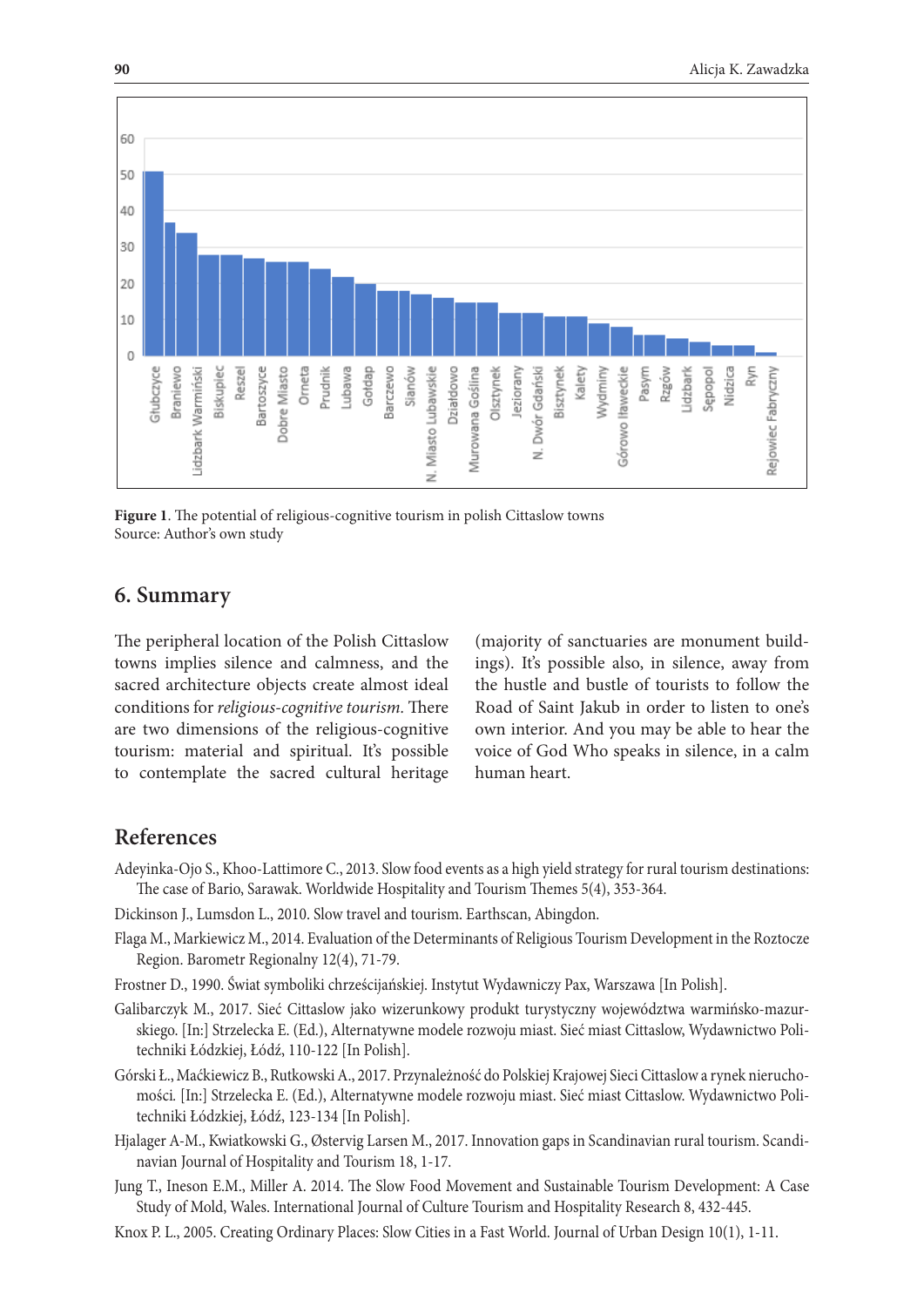- Konecka-Szydłowska B., 2017. Zróżnicowanie polskiej sieci miast Cittaslow w aspekcie społeczno-gospodarczym. [In:] Strzelecka E. (Ed.), Alternatywne modele rozwoju miast. Sieć miast Cittaslow. Wydawnictwo Politechniki Łódzkiej, Łódź, 61-73 [In Polish].
- Kopeć A., 2012. Cittaslow Alternative Idea of Urban Development of Small Cities. [In:] Burda I.M., Kopeć A., Rembarz G. (Ed.), Urban Energy. Politechnika Gdańska, Wydział Architektury, Referat Rewitalizacji Wydział Urbanistyki, Architektury i Ochrony Zabytków Urzędu Miejskiego w Gdańsku, Gdańsk, 52-56 [In Polish].
- Lowry L.L., Lee M., 2011. CittaSlow, Slow Cities, Slow Food: Searching for a Model for the Development of Slow Tourism. [In:] 42nd Annual Conference Proceedings: Seeing the Forest and the Trees – Big Picture Research in a Detail- Driven World, June 19-21, 2011 London. Travel & Tourism Research Association, Ontario, Canada, [Online available at http://works.bepress.com/lowry\_linda/3/, accessed on July 12, 2017].
- Maćkiewicz B., Konecka-Szydłowska B., 2017. Green Tourism: Attractions and Initiatives of Polish Cittaslow Cities. [In:] Bellini N., Pasquinelli C. (Ed.), Tourism in the City Towards an Integrative Agenda on Urban Tourism. Springer International Publishing, Switzerland, 297-310.
- Mróz Ł., 2019. Droga św. Jakuba w Polsce. Wydawnictwo Edytorial, Rzeszów [In Polish].
- Nilsson, J.H., Svard, A.C., Widarsson, A., Wirell, T., 2011. 'Cittaslow' eco-gastronomic heritage as a tool for destination development. Current Issues in Tourism 14(4), 373-386.
- Park E., Kim S., 2015. The Potential of Cittaslow for Sustainable Tourism Development: Enhancing Local Community's Empowerment. Tourism Planning & Development 13, 351-369.
- Parkins W., Craig G., 2006. Slow Living. Berg Publishers, New York.
- Pink S., 2009. Urban social movements and small places. City 13(4),451-465.
- Presenza, A., Abbate, T., Perano, M., 2015. The Cittaslow Certification and Its Effects on Sustainable Tourism Governance. Enlightening Tourism. A Pathmaking Journal 5(1), 40-64.
- Rembarz G., Labuhn B., 2017. Potencjał rozwoju strategii slow city dla rozwoju miast kształtujących się metropolii polskich. Na przykładzie Pucka i Kartuz miast Gdańskiego Obszaru Metropolitalnego*.* [In:] Strzelecka E. (Ed.), Alternatywne modele rozwoju miast. Sieć miast Cittaslow. Wydawnictwo Politechniki Łódzkiej, Łódź, 135-159 [In Polish].
- Salm J., 2017. Idea Cittaslow a tożsamość miast województwa warmińsko-mazurskiego. Między Umbrią a Warmią i Mazurami*.* [In:] Strzelecka E. (Ed.), Alternatywne modele rozwoju miast. Sieć miast Cittaslow. Wydawnictwo Politechniki Łódzkiej, Łódź, 74-81 [In Polish].
- Strzelecka E., 2017a. Małe miasta a nowoczesne modele rozwoju miast. [In:] Strzelecka E. (Ed.), Alternatywne modele rozwoju miast. Sieć miast Cittaslow. Wydawnictwo Politechniki Łódzkiej, Łódź, 13-40 [In Polish].
- Strzelecka E., 2017b. Tworzenie Karty Rozwoju Małego Miasta*.* [In:] Strzelecka E. (Ed.), Alternatywne modele rozwoju miast. Sieć miast Cittaslow. Wydawnictwo Politechniki Łódzkiej, Łódź, 191-206 [In Polish].
- Sukiennik M., 2014. Turystyka w czasach przesytu. Slow Travel jako alternatywa. Turystyka Kulturowa 3, 21-38 [In Polish].
- Zadęcka E., 2016. Downshifting koncepcja nowego stylu życia w małym mieście*.* Handel Wewnętrzny 4(363), 350-360 [In Polish].
- Zawadzka A.K., 2017a. Identyfikacja inicjatyw służących budowaniu tożsamości lokalnej w wybranych miastach sieci Cittaslow*.* [In:] Strzelecka E. (Ed.), Alternatywne modele rozwoju miast. Sieć miast Cittaslow. Wydawnictwo Politechniki Łódzkiej, Łódź, 82-96 [In Polish].
- Zawadzka A.K., 2017b. Potencjalne implikacje społeczno-ekonomiczne akcesji do sieci Cittaslow w erze przyspieszenia. [In:] Churski P. (Ed.), Gospodarka przestrzenna – kluczowe problemy i koncepcje badawcze, wyzwania praktyki, profil i innowacyjność edukacji. Biuletyn KPZK PAN 266, KPZK PAN, Warszawa, 125-141 [In Polish].
- Zawadzka A.K., 2017c. Making small towns: The Case of Cittaslow Network The Strategy Based on Sustainable Development. Transylvanian Review of Administrative Sciences, Special Issue, 90-106.
- Zawadzka A.K., 2018. Accessibility of Polish and Nordic Cittaslow Towns. Barometr Regionalny 16 (2), 47-58.

#### **Internet sources**

Archidiecezja Gnieźnieńska; https://archidiecezja.pl (Date of access: 14.09.2019)

Archidiecezja Lubelska; https://archidiecezjalubelska.pl (Date of access: 14.09.2019)